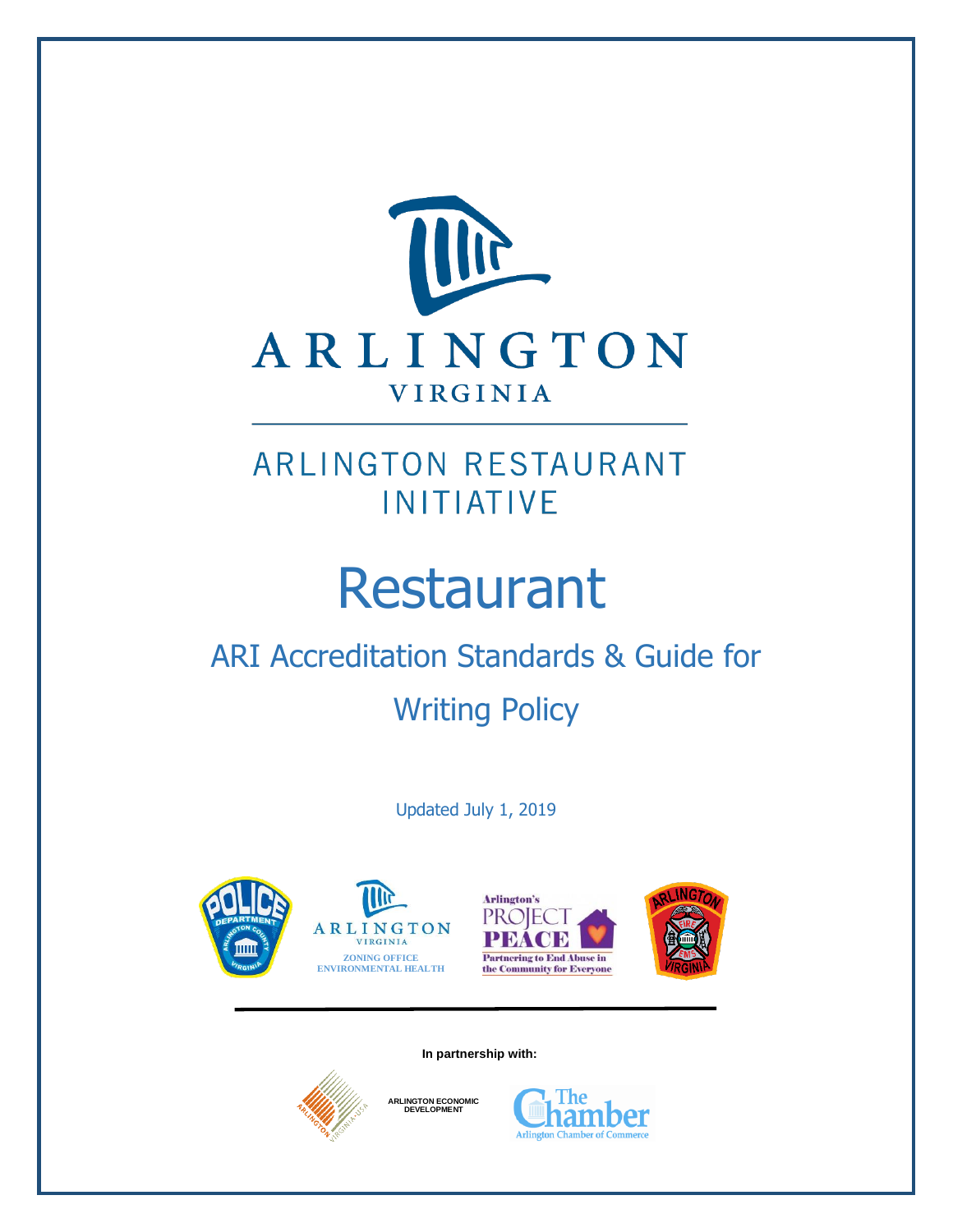| Table of Contents: |  |
|--------------------|--|
|                    |  |
|                    |  |
|                    |  |
|                    |  |
|                    |  |
|                    |  |
|                    |  |
|                    |  |
|                    |  |
|                    |  |
|                    |  |



# **ACCREDITED RESTAURANT**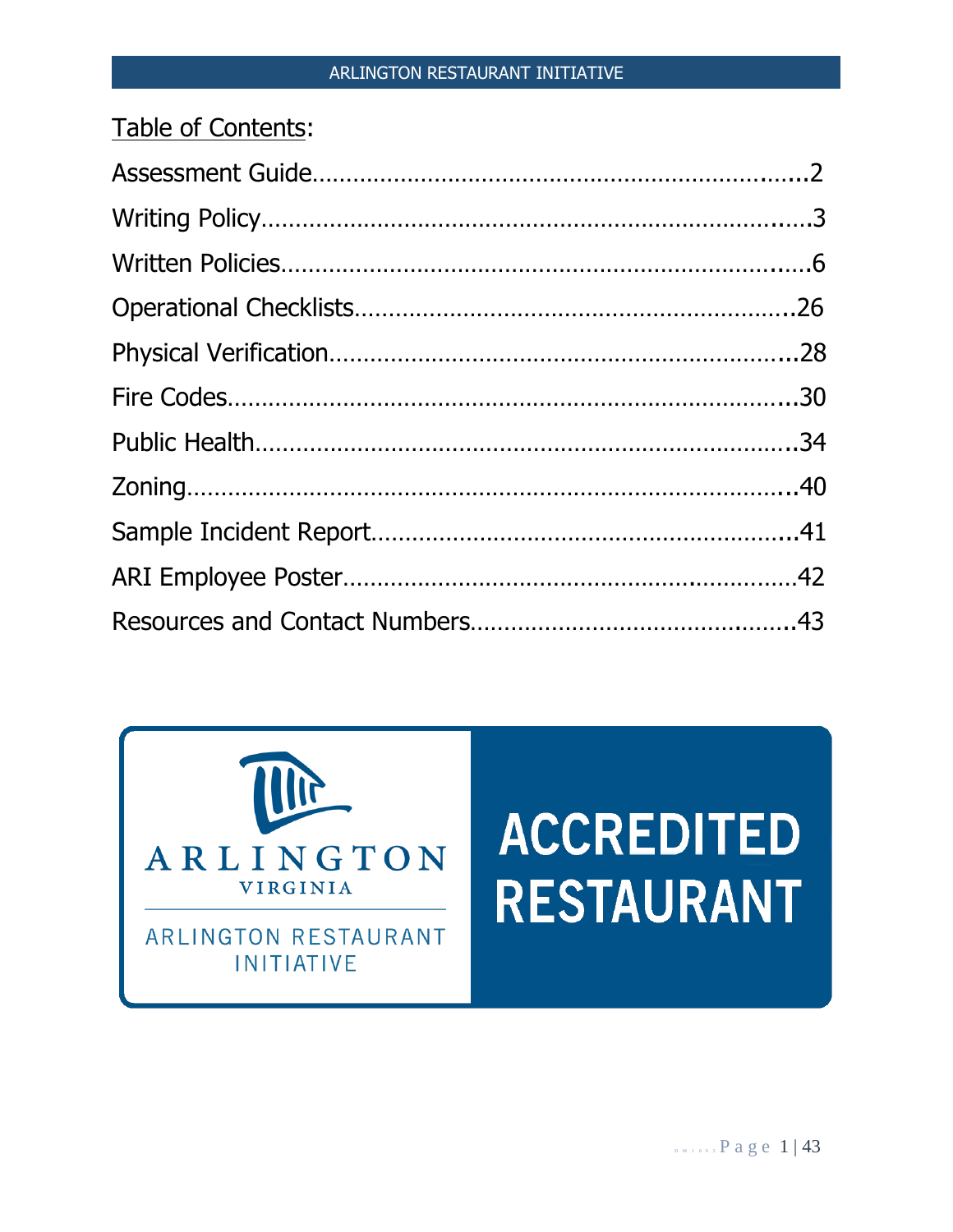## Accreditation Standards:

The Arlington Restaurant Initiative (ARI) is a program that focuses on raising the best practices of restaurants that serve alcohol and hold a **VA ABC license.** The goals of the ARI program are to decrease alcohol-related harm and build positive relationships among owners of establishments, county agencies, state agencies, and community groups.

This ARI Accreditation Standards will help prepare for your assessment visit. The ARI accreditation standards cover topics such as, fire safety, staff training, internal policies, customer management, security, and responsible alcohol service. The ARI accreditation standards do not replace County or State inspections. Regularly scheduled health, zoning, fire, and ABC inspections will continue to take place. The ARI standards are designed to complement existing law by providing suggested best practices.

**ALL** applicable standards must be met to achieve accreditation. ARI accreditation is subject to revocation for code violations involving public health, fire safety, VA ABC, and public safety.

The Accreditation Standards are broken down into 3 areas:

## **A: WRITTEN POLICIES**

- As part of the application process, a copy (electronic or hard copy) of the written policies must be submitted to the ARI assessor prior to the assessment visit.
- The restaurant's policy manual should cover all standards included in the ARI Accreditation Standards. Policies deemed appropriate or helpful to the establishment that are not included in the ARI Accreditation Standards will also be considered.
- The restaurant's policy manual will be reviewed before the assessment. A deadline date to submit the policy manual will be given once the application for accreditation is received.

## **B: OPERATIONAL CHECKLISTS**

- A list of operational checklists, documents, and records that are required can be found in this Accreditation Standards.
- All operational checklists, documents, and records will need to be provided (electronic or hard copy) or shown to the ARI assessor on assessment day for review and validation.
- Any additional operational checklists, documents, or records not on the checklist will be reviewed and validated by the ARI assessor on assessment day.

## **C: PHYSICAL VERIFICATION**

• A checklist of items that will be verified and validated by the ARI assessor is provided. Please review the list and ensure all mandatory items are in place and ready for assessment day.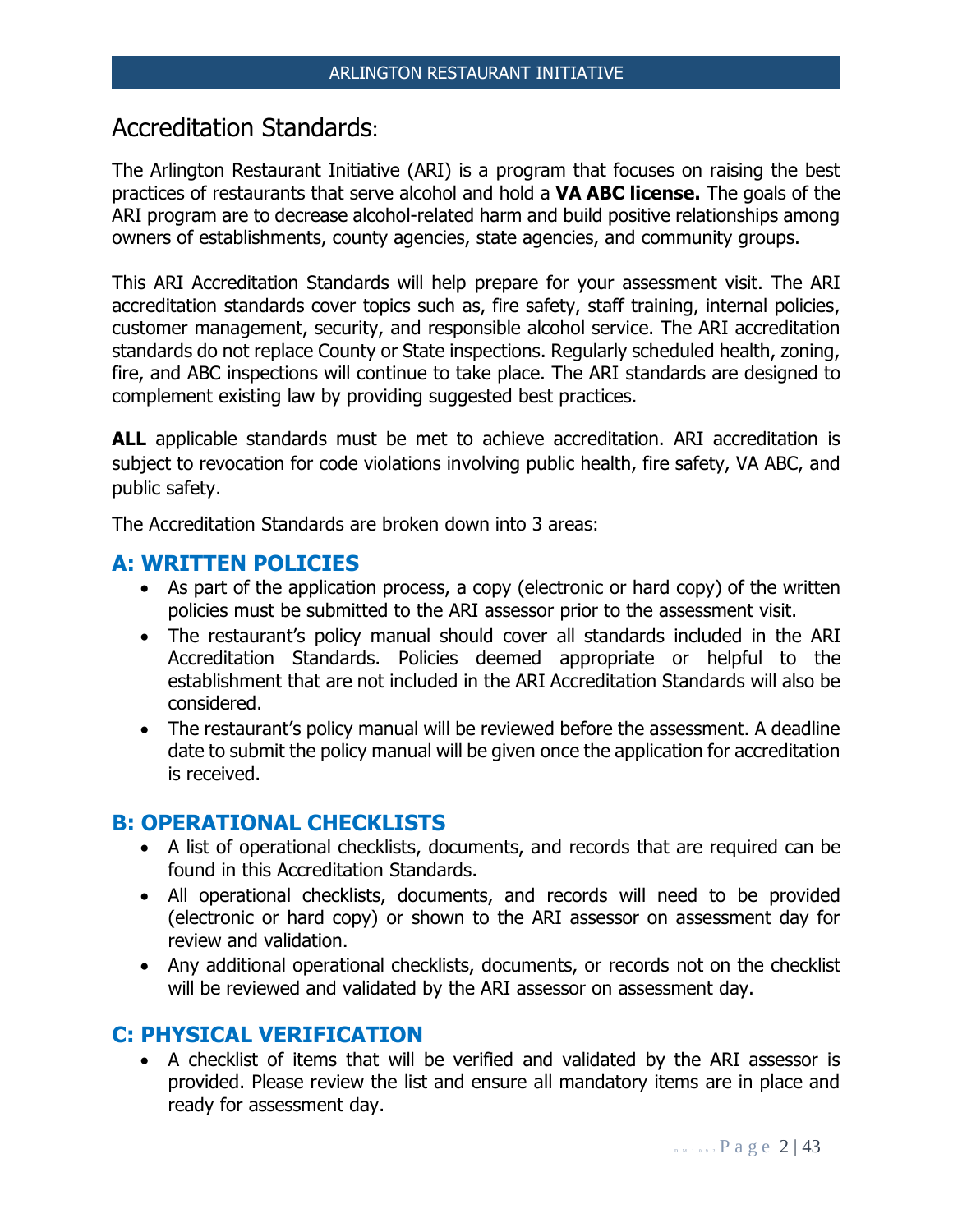## Guide for Writing Policy:

## **Writing Policy**

This guide is designed to provide suggestions to assist owners and managers develop their own policies and procedures to meet accreditation.

More information related to VA ABC regulations can be found online at [https://www.abc.virginia.gov](https://www.abc.virginia.gov/) and in the Virginia Department of Beverage Control Retail Licensee Guide. More information regarding Arlington County noise and fire codes can be found at [https://countyboard.arlingtonva.us/county-code.](https://countyboard.arlingtonva.us/county-code)

## **Policies and Procedures**

Developing policies and procedures that meet ARI accreditation will help your restaurant run in the safest manner possible. Written policies ensure that every employee has the same information with the goal of operating the restaurant safely.

**Policy** reflects the "rule" of operation. These rules are determined by the owner to meet the guidelines of accreditation.

**Procedure** is the implementation of the policy.

To be most effective, the restaurant's policies and procedures should be available to all employees in written or electronic form. Making these policies available and providing training will give a restaurant's employees the greatest chance of success.

Owners and managers should be the most knowledgeable about the policies and best practices of the restaurant to provide guidance and enforce policies.

## **Developing Policies and Procedures**

This guide will provide the owners and managers of restaurants in Arlington County a suggested format to satisfy the accreditation standards. The wording used to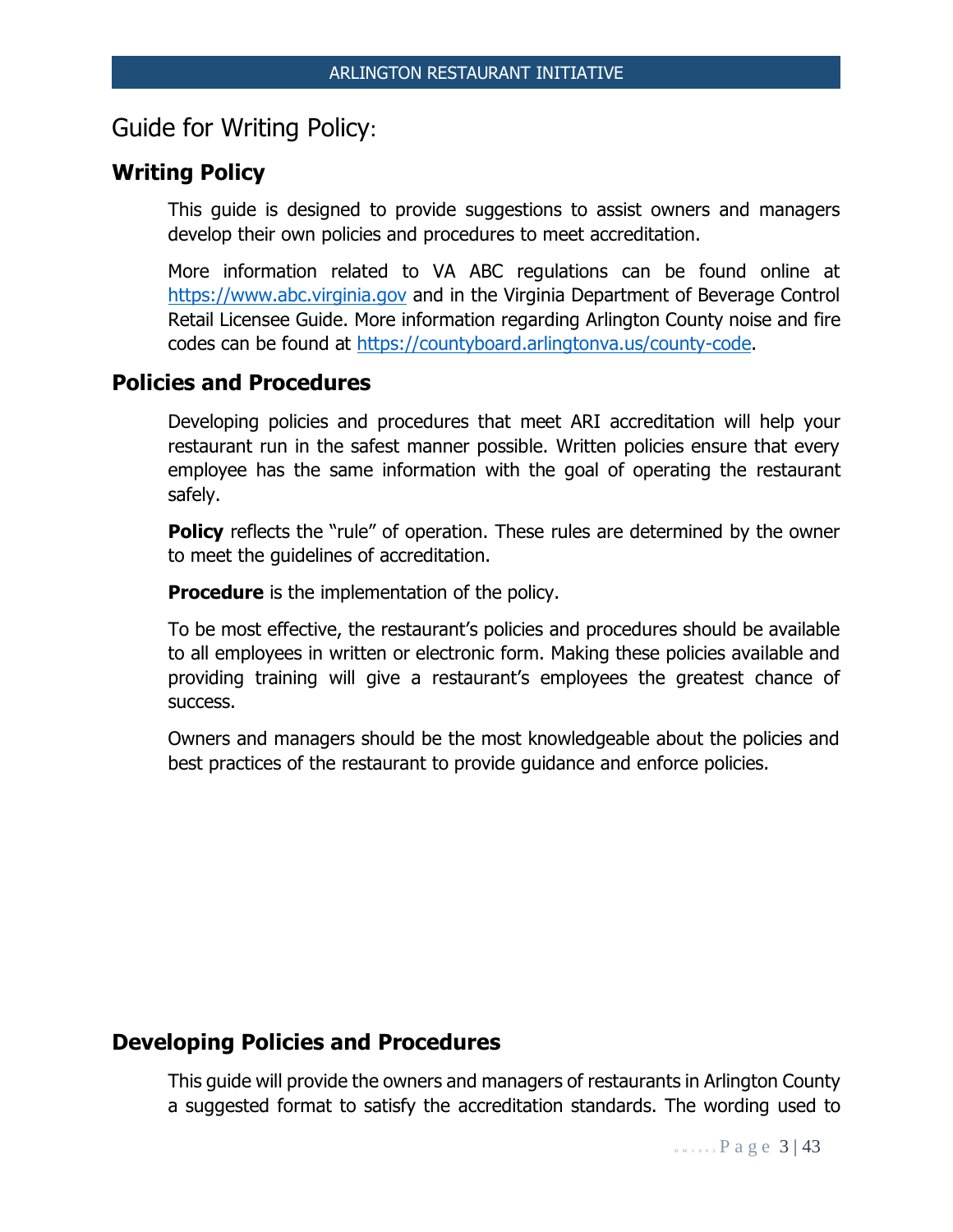write the policies will be different for every restaurant. Regardless of the format chosen, the wording for the policies should be clear, concise, and simple to follow.

## **Basic information should be considered when writing policy and procedure:**

- Numbering your policies
- Date the policy was created or revised
- What is the policy?
- Why is the policy important and what is the purpose?
- Who does the policy apply to?
- When is the policy applicable?
- What is the procedure for carrying out the policy?

## **Effective Policies**

- Address what the rule is
- Clear, concise, and simple to follow
- Owners and managers should be considered policy experts and should be available to explain and enforce policies

#### **Effective procedures**

- The steps to carry out the policy
- Easily understood tasks to meet the policy

#### **Suggested style for writing policy and procedure**

- Concise and factual
- Information that does not become outdated, for example, avoid names of people – use positions
- Include step by step instructions for completing tasks or documentatio

## **Sample Policy and Procedure Format**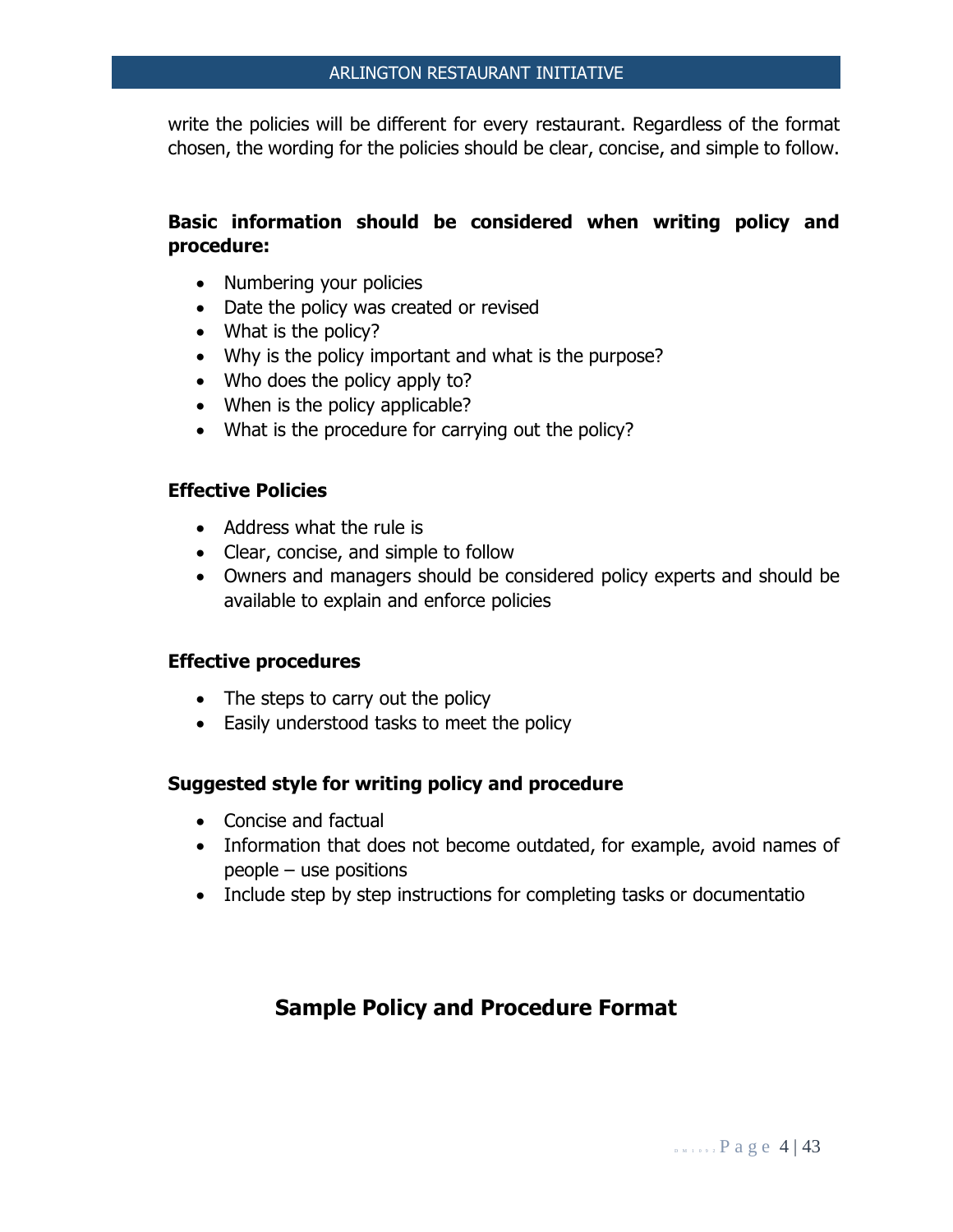**Logo or Company Information Here**

## **Policy Number:**

Consider numbering policies to assist in organization.

## **Policy Date:**

Date the policy was created or revised.

## **Policy:**

State the rule and what is permitted OR what is not allowed, unacceptable, etc.

## **Purpose:**

Why is this policy important and what is the purpose? Is the policy a best practice, meeting a state or county code, or meeting an ARI assessment guideline?

## **Applicable To:**

Who is this policy directed to and who does it apply to?

## **Procedure:**

What is the procedure for carrying out the policy? Provide clear, concise, and simple to follow directions.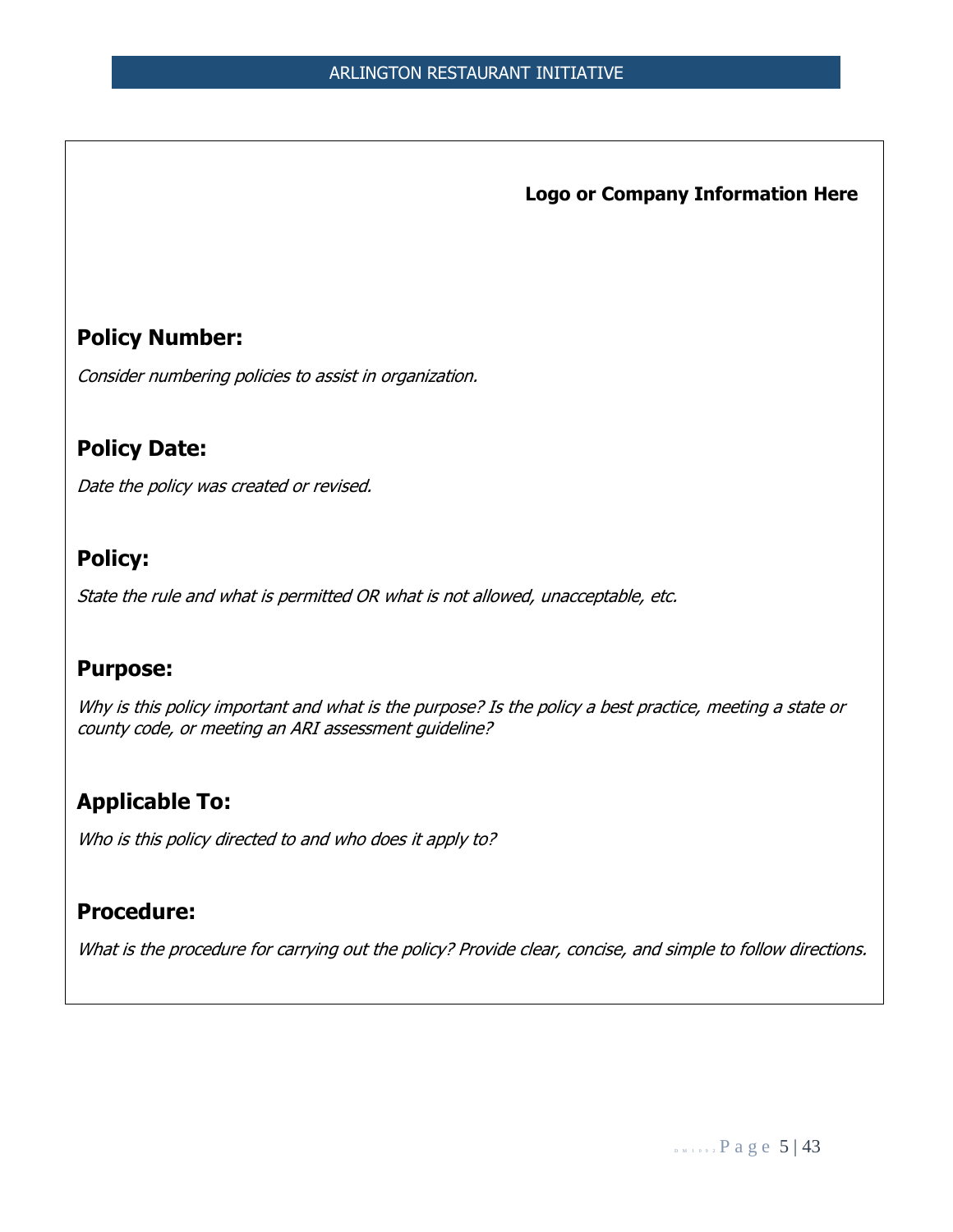## **A: WRITTEN POLICIES**

## **1) Have a written policy to prohibit the sale, consumption, and possession of alcohol to persons less than 21 years of age.**

#### Importance:

- Having a written policy requiring staff to request proof of age from all patrons who appear under the age of 30 attempting to enter the restaurant (when persons under 21 are prohibited from the restaurant).
- Having a policy helps staff meet expectations and outlines consequences if the law and policy are not followed.
- An Under-30 policy can be used for all staff when determining whether alcohol sales or entry can be granted.
- **State Code of Virginia - Prohibited Conduct - Retail Licensee Guide**
	- "No sales are permitted to underage persons, who are defined by ABC law as persons less than 21 years of age."
		- **COV §4.1-304**
	- "Do not allow a person under 21years of age to possess or consume alcoholic beverages on the licensed premises." **COV §4.1-225 and §§4.1-305**

#### **Sample Policy:**

"To be served or consume alcohol in this restaurant all patrons must be 21 years of age or older. If patrons appear under the age of 30, an acceptable form of identification will be requested."

- Servers are aware of acceptable forms of identification as identified by VA Department of Alcohol Beverage Control.
- Having a zero-tolerance policy helps staff meet expectations and outlines consequences if the law and policy are not followed.
- Ensure staff is aware who is responsible for door duties and are aware of the Arlington County Police Department's policies regarding collection and identification of fake identifications.
- Managers should be available to deal with disputes arising from patrons not being allowed entry.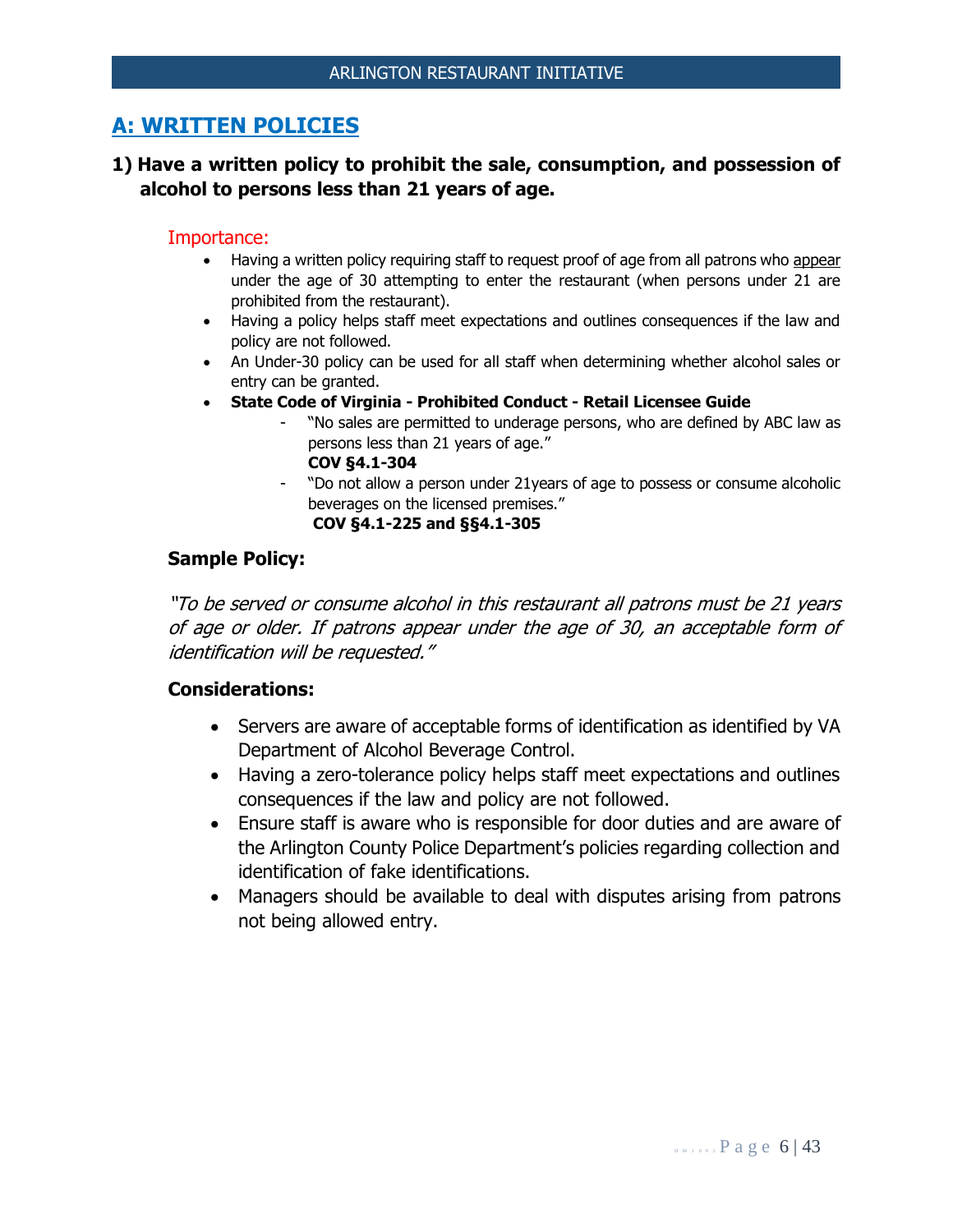**2) Have a written policy regarding the prohibited use, possession, and sale of illegal drugs by your employees. In addition, this policy should cover alcohol consumption by employees while on duty.**

#### Importance:

- Employees are not allowed to consume alcohol while on duty in a licensed restaurant.
- As prohibited by Virginia state code and VA ABC license requirements.
- **State Code of Virginia - Prohibited Conduct - Retail Licensee Guide**
	- "No licensee or employee should consume alcohol beverages or ever be intoxicated while on duty and on the premises."
	- "Do not employ anyone who has been convicted of a felony, any crime involving moral turpitude (lying, cheating, or stealing), or a drug related offense within the past five years. This does not apply to busboys, cooks, or kitchen help."

**COV §4.1-325 and §4.1-225**

#### **Sample Policy:**

"The sale, possession, or use of illegal drugs by patrons or staff is strictly prohibited. All offenses will be reported to the Arlington County Police Department. Offending staff will face disciplinary action, including dismissal."

"Employees on duty are prohibited from consuming alcohol on the premises. Offending staff will face disciplinary action, including dismissal.""

#### **Considerations:**

• Addressing illegal activity or offenses which can place the restaurant's VA ABC license in jeopardy should be part of an employee code of conduct.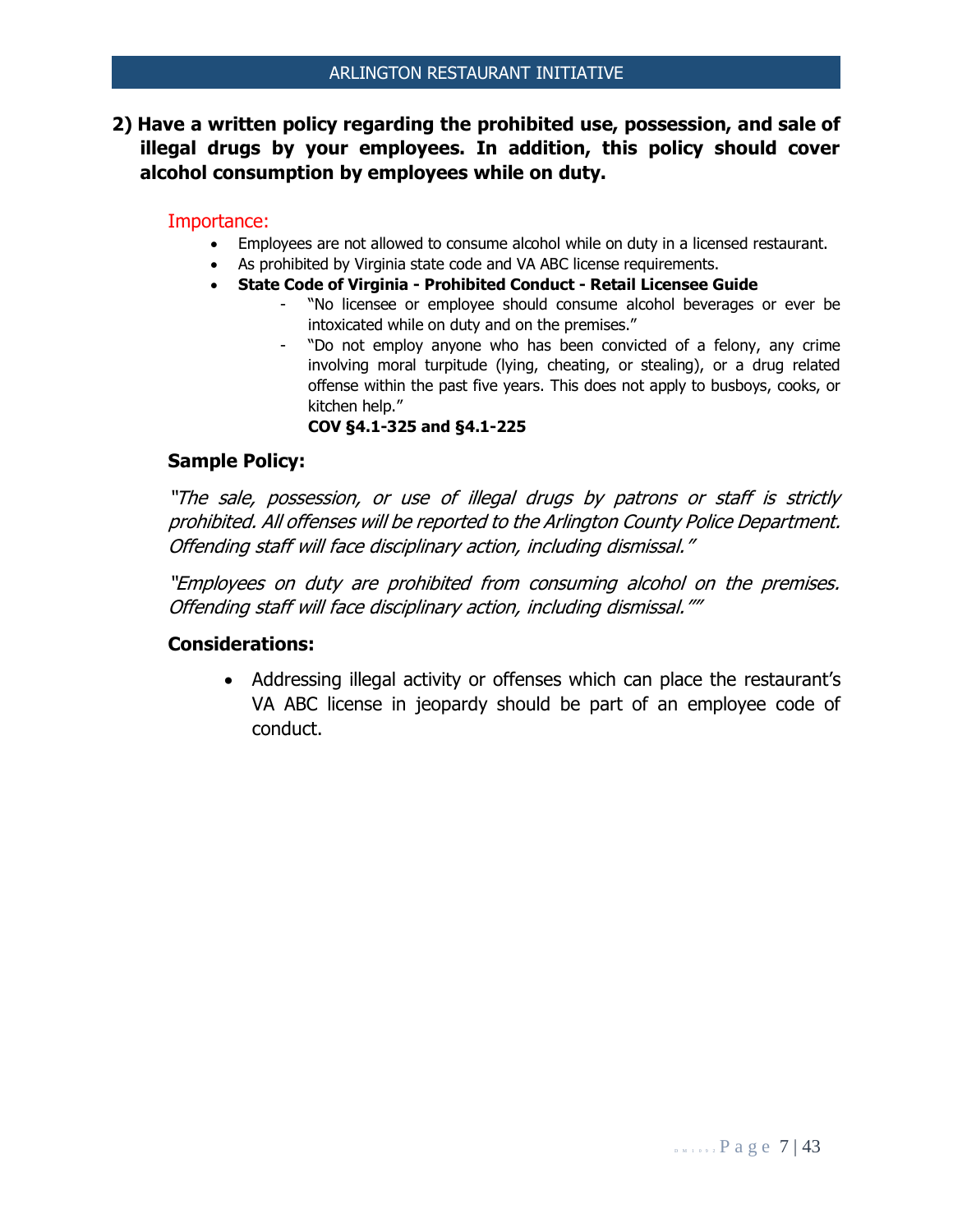## **3) Have a written policy establishing a "Safety Officer" to monitor patron intoxication levels and overcrowding.**

#### Importance:

- Ensures staff are aware of the importance of responsible alcohol service and supervision of and safety of patrons.
- **State Code of Virginia - Prohibited Conduct - Retail Licensee Guide**
	- "Do not sell or serve alcoholic beverages to intoxicated persons, or allow someone else to purchase alcoholic beverages for intoxicated persons." **COV §§401-304 and §§401-306**

## **Sample Policy:**

"The position of the designated safety officer is to oversee the safe operation of the restaurant. The duties cover all aspects of operations that effect the restaurant's civil liability, patron, and staff safety."

- The person who has this responsibility should be knowledgeable in all operations of the restaurant.
- The primary function of the safety officer is to monitor safety issues and intervene by directing staff before a problem can escalate jeopardizing staff and patron safety.
- If possible, the safety should be someone other than a manager allowing sole focus to be on the safe operation of the restaurant.
- Knows protocol for contacting the Arlington County Police Department, particularly before disputes escalate to more dangerous situations.
- Monitor patron intoxication levels and cease alcohol service if a patron is showing signs of intoxication.
- Monitor occupancy counts to ensure the restaurant does not exceed occupancy ratings.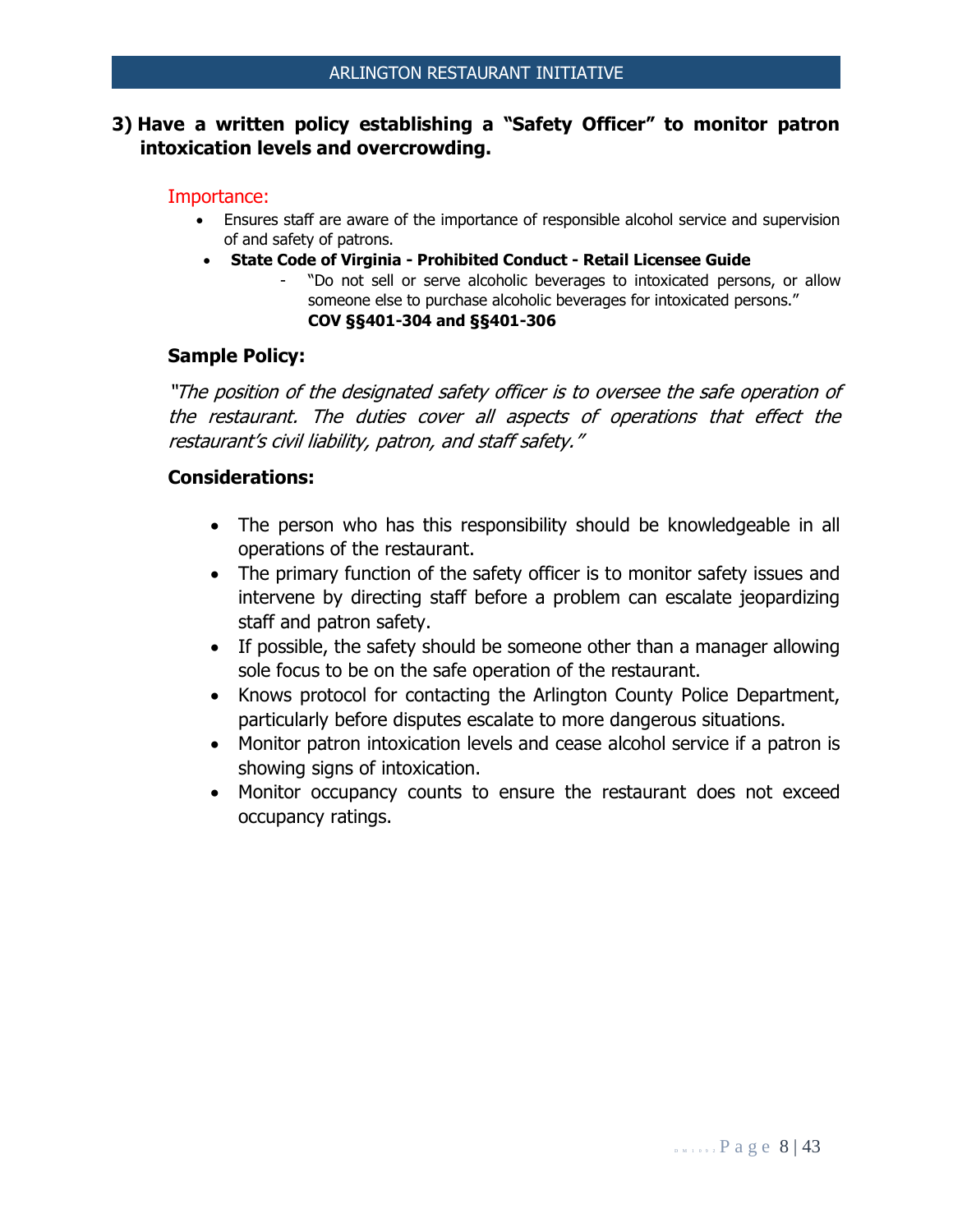## **4) Have a written policy on prevention of illegal drug sales and use, gambling, and disorderly conduct on the premises.**

#### Importance:

- The policy focuses on prevention of illegal drug activity, illegal gambling, and fighting or use of weapons. This code applies to patrons and staff.
- Use of washroom attendant or security person in the bathroom keeps activity of this nature from occurring.
- **State Code of Virginia - Prohibited Conduct - Retail Licensee Guide**
	- "Do not allow the sale, consumption, or possession of illegal drugs or other controlled substances on the licensed premises."
	- "Do not allow any person to possess or exchange any drug devices or paraphernalia on the licensed premises."
	- "Do not allow any illegal gambling to occur on the premises, or possession of any illegal gambling apparatus, including certain video games."
	- "Do not allow noisy or disorderly conduct on the premise, including fighting or use of weapons."

**COV §4.1-225**

#### **Sample Policy:**

"The sale, possession, or use of illegal drugs by patrons or staff is strictly prohibited. This includes gambling and disorderly conduct on the premises. All offenses will be reported to the Arlington County Police Department."

- Use of a washroom attendant or security person in the bathroom keeps activity of this nature from occurring.
- Consider signage to notify patrons and staff of the restaurant's drug policies.
- Having a policy in place will increase staff awareness and responsibility in reporting illegal drug activity to managers.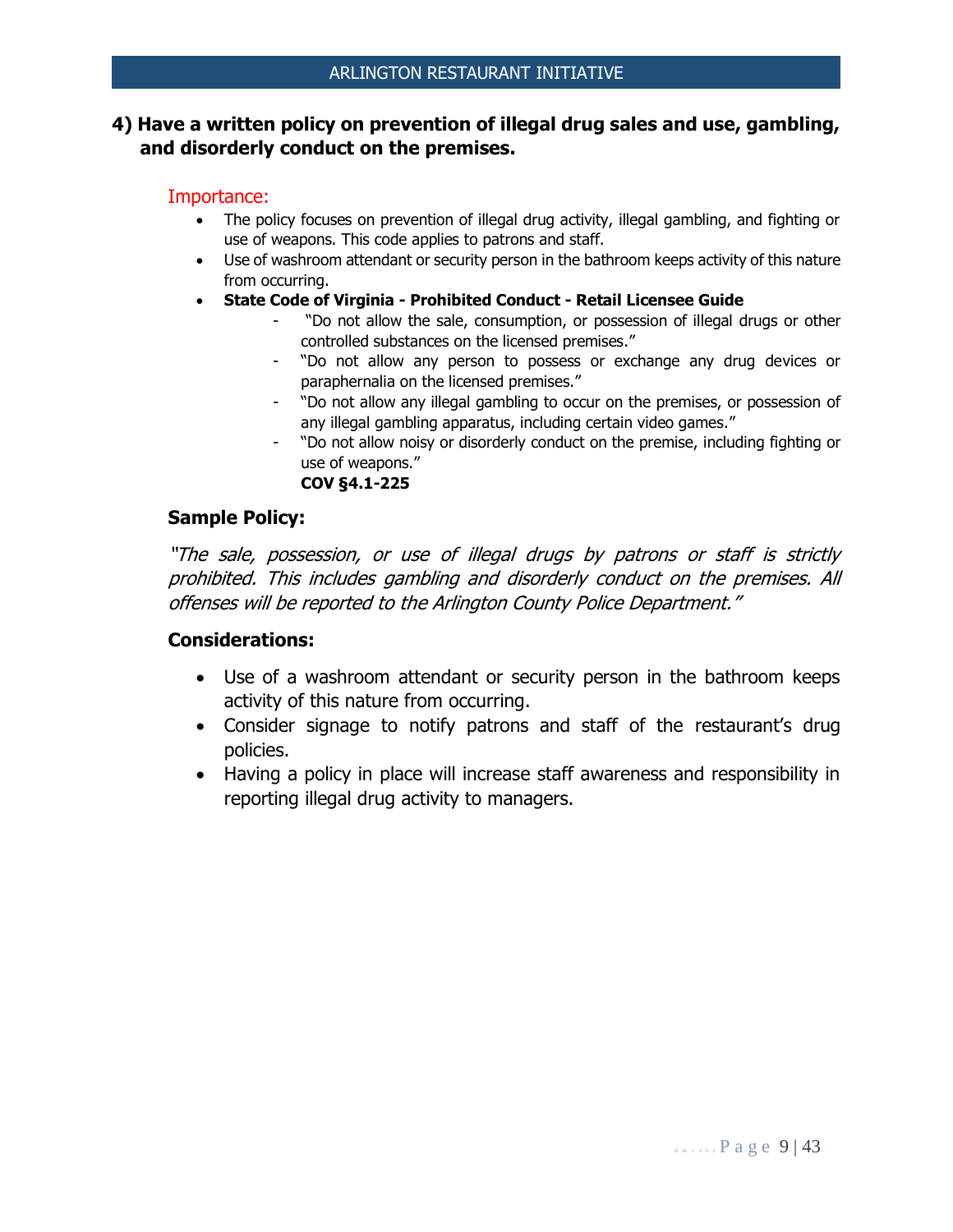## **5) Have a written policy to monitor departing patrons to keep alcohol containers from being removed from the restaurant.**

#### Importance:

- Empty bottles can be used as weapons or become litter.
- **Virginia State Code of Virginia - Prohibited Conduct Retail Licensee Guide**
	- "On premise licensees, may serve and allow consumption of alcohol only in designated areas that are defined by the Board at the time the license is granted."

#### **3 VAC 5-50-110**

#### **Sample Policy:**

"Patrons are not permitted to remove drinks or bottles (empty or full) from the premises."

- Patrons may not know they can't leave the premises with drinks in their hands.
- Have a receptacle available for patrons to discard their drinks or bottles as they leave.
- Allowing bottles to be brought out of the restaurant can contribute to litter or be used as weapons.
- Identify staff that are responsible for removing unattended glassware and bottles from tables promptly.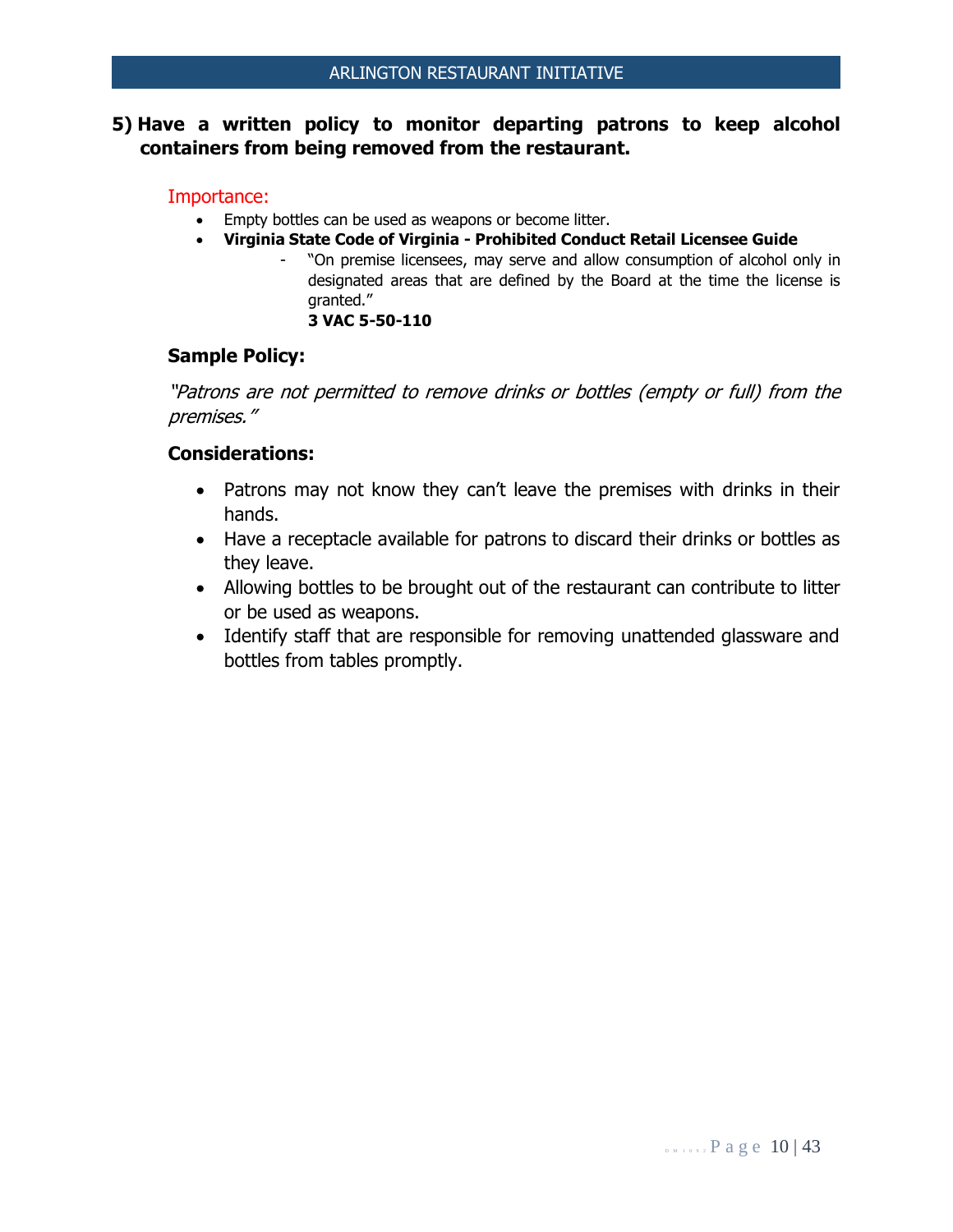## **6) Have a written policy and procedure for maintaining lines of patrons at the entrance of the restaurant.**

#### Importance:

- Patrons waiting in line who display unruly behavior suggest what to expect inside the restaurant.
- Having staff outside to monitor patrons outside the establishment allows intervention before issues occur.

#### **Sample Policy:**

"Lines in front of the establishment must be supervised. The line must be maintained in an orderly fashion, observing patrons for intoxication, and conducting door counts."

- Ensure occupancy ratings are being followed.
- If occupancy is nearing the limit, staff need to have a plan on how to manage crowds that begin to form in front of the business.
- Avoid "VIP" or "special treatment" with certain patrons. Allowing patrons to go inside in front of waiting patrons can cause disputes with security staff.
- Attempt to communicate with patrons in line with anticipated wait times to enter the restaurant.
- Consider issues that arise with allowing re-entry of leaving patrons.
- Patrons waiting in line who display unruly behavior suggest what to expect inside the restaurant.
- Having staff outside to monitor patrons outside the restaurant can help avoid issues before they occur.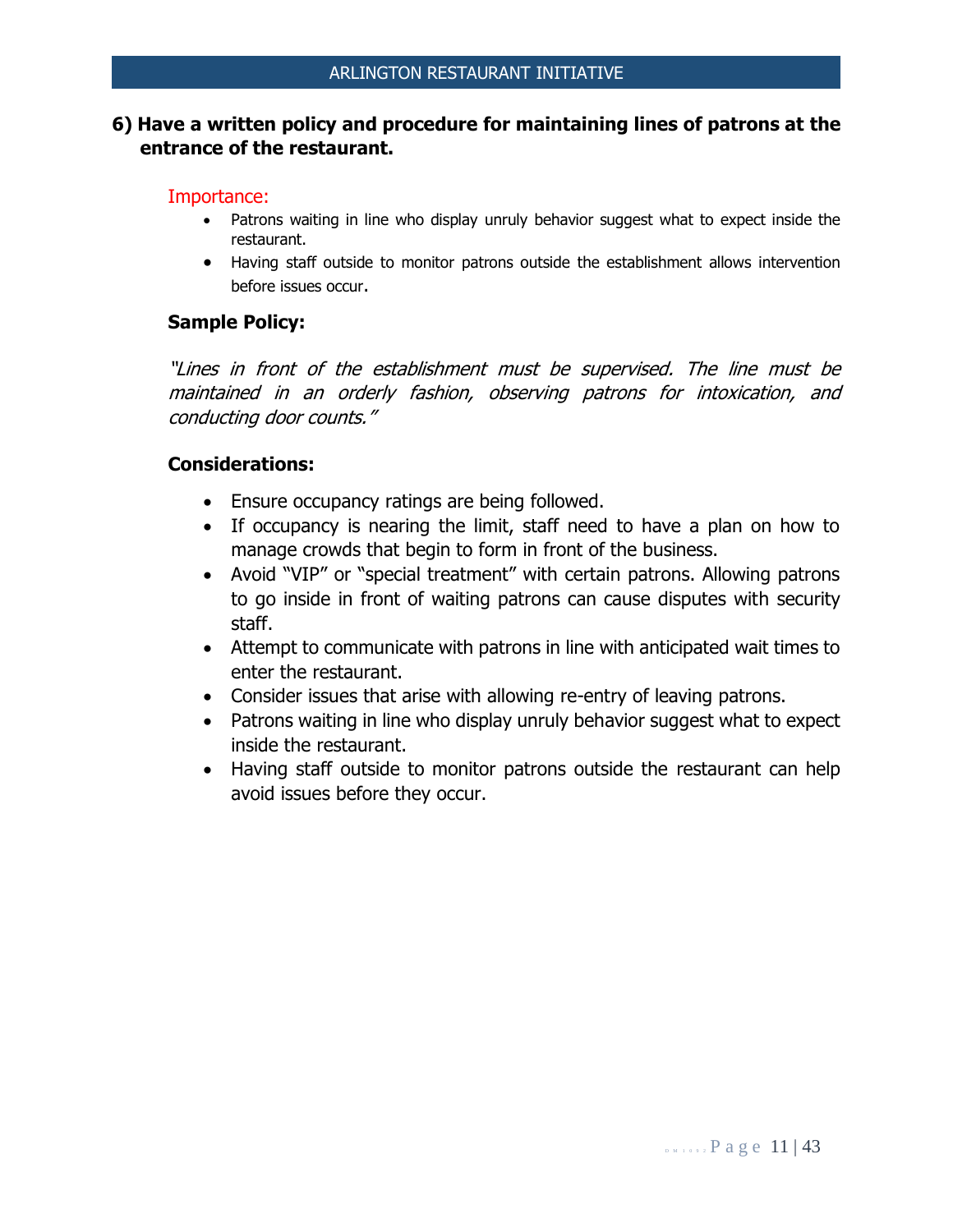## **7) Have a written policy empowering and encouraging staff to offer free/reduced price non-alcoholic beverages to designated drivers.**

#### Importance:

- Shows a commitment by the restaurant to safety and responsible service.
- Encourages, supports, and rewards patrons who are making responsible choices.

#### **Sample policy:**

"Staff are encouraged to offer free non-alcoholic beverages and discounted food to designated drivers."

- Consider having a method to identify designated drivers so they are easily identifiable (wrist band, hand stamp).
- Free or discounted non-alcoholic beverages or food encourages patrons to drink responsibly and supports their decision not to drink.
- Provide guidance to staff on how to find out if a patron is a designated driver.
- Consider advertising this policy in your restaurant and on your social media.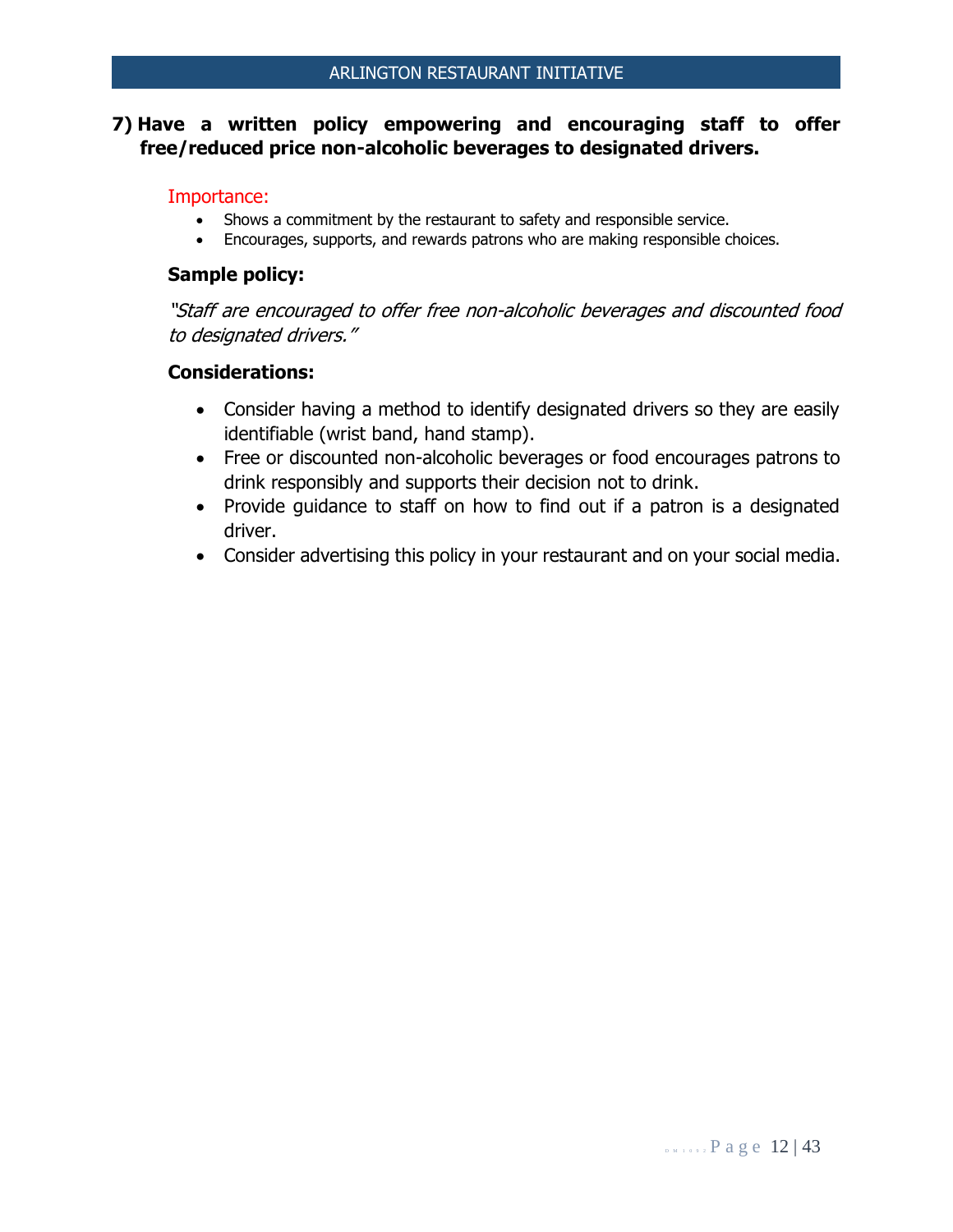## **8) Have a written policy and/or a posted maximum drink policy prohibiting customers from possessing (2) mixed beverages at one time.**

#### Importance:

- **Virginia State Code of Virginia - Prohibited Conduct Retail Licensee Guide**
	- "No customer should possess more than two mixed beverages at one time."<br>- "No more than two drinks of wine. beer. or mixed beverages during Hanny
		- "No more than two drinks of wine, beer, or mixed beverages during Happy Hour. During all other times, no more than two mixed drinks at one time, wine and beer – without restriction." **3 VAC 5-50-60.B**

#### **Sample policy:**

"Staff are not permitted to serve or allow patrons to possess (2) or more mixed beverages at one time."

- Having a drink limit not only meets the state code but minimizes the risk of over-consumption and disorder by patrons.
- Consider expanding the policy not allowing patrons to possess more than 2 alcoholic beverages of any type.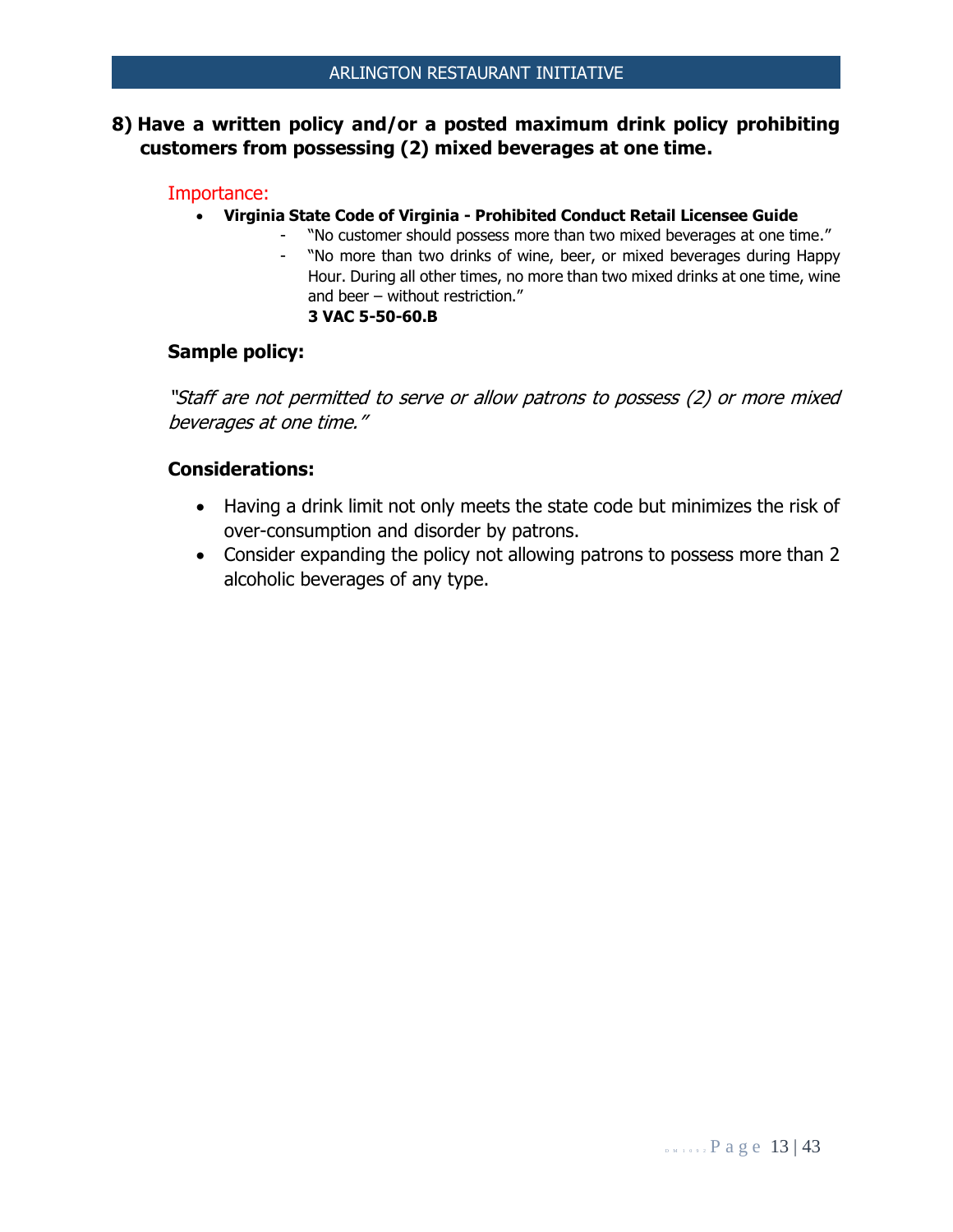## **9) Have a written policy to make staff aware of and prevent the use of "date rape" drugs and alcohol related sexual and domestic assault.**

#### Importance:

- Alcohol and drug related assaults can occur and they represent a very serious risk to patrons.
- Staff awareness can help prevent this from happening and protect patrons.
- A program available to raise awareness is the Bar Bystander Intervention Training which is made available through Arlington County Department of Human Services Project Peace.

## **Sample policy:**

"Staff are aware of and attempt to prevent situations where date rape drugs could be used."

"Staff that are in regular contact with patrons are aware and trained in a program to prevent sexual and domestic violence."

- Common date rape drugs are GHD, Rohypnol, and Ketamine.
- Drugs can be placed in unattended beverages if someone other than the bartender or server gives the patron the drink.
- Look for signs of extreme intoxication or incapacitation in patrons especially if they are leaving with a group or another individual.
- Attempt to gain information or consider calling police/fire to ensure the patron's safety.
- The Bar Bystander Intervention Training is available from Arlington County Department of Human Services Project Peace to meet this assessment standard.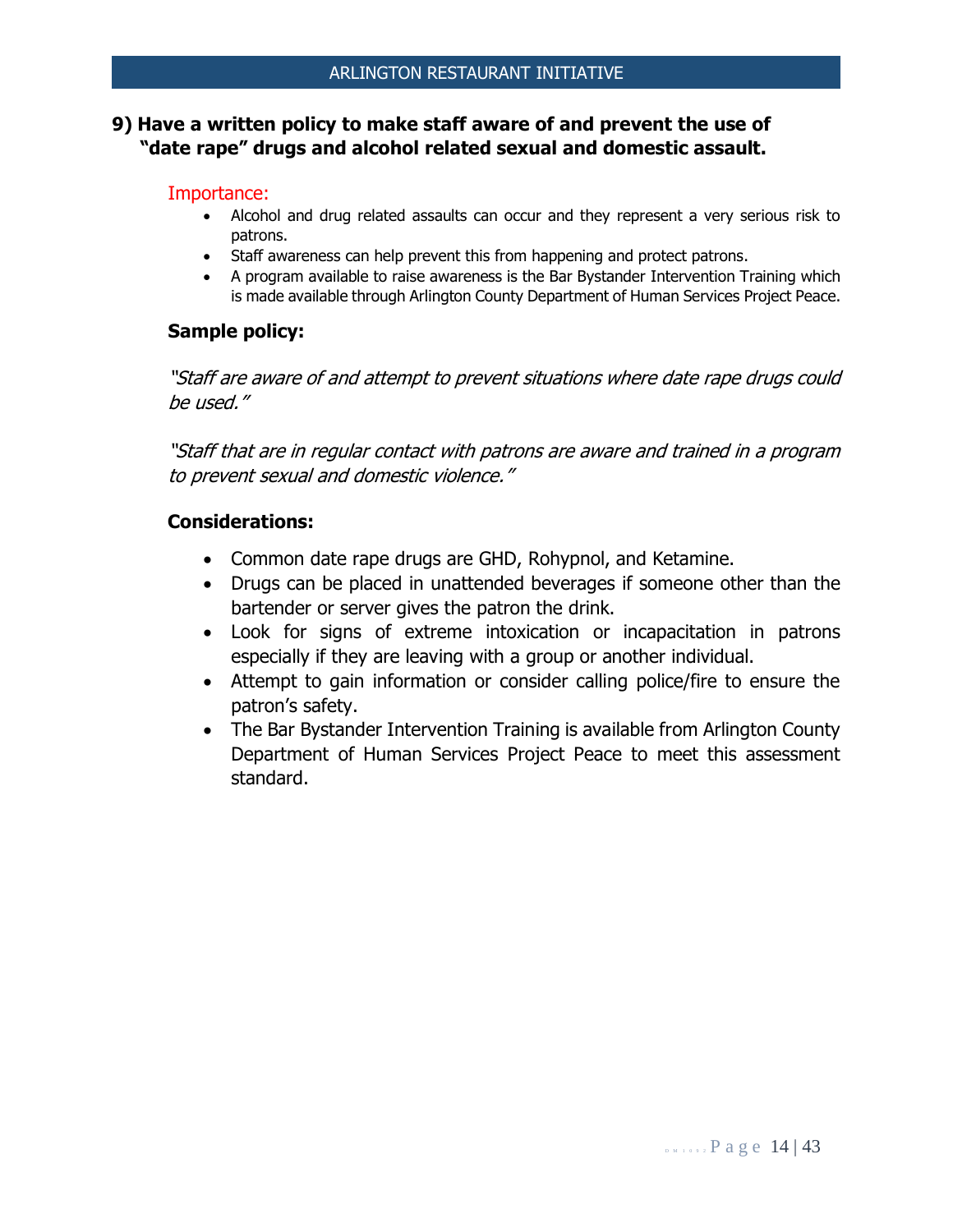## **10) Have a written policy regarding weapons found on the premises or removed from patrons.**

#### Importance:

- Property owners have the right to refuse any weapons on their property at any time.
- Weapons can be present at any restaurant at any time. Only concealed weapon permit holders are authorized under Virginia State Law to carry a concealed weapon into a restaurant.
- While carrying a weapon, it is illegal to consume alcohol or be intoxicated in any way.
- **Prohibited Conduct and Where Unlawful to Carry** 
	- "Any person permitted to carry a concealed handgun who is under the influence of alcohol or illegal drugs while carrying such handgun in a public place is guilty of a Class 1 misdemeanor."
	- "No person who carries a concealed handgun onto the premises of any restaurant or club as defined in Section [4.1-100](http://leg1.state.va.us/cgi-bin/legp504.exe?000+cod+4.1-100) for which a license to sell and serve alcoholic beverages for on-premises consumption has been granted by the Virginia Alcoholic Beverage Control Board under Title 4.1 of the Code of Virginia; may consume an alcoholic beverage while on the premises. A person who carries a concealed handgun onto the premises of such a restaurant or club and consumes alcoholic beverages is guilty of a Class 2 misdemeanor. However, nothing in this subsection shall apply to a federal, state, or local law-enforcement officer." **Virginia State Code -§ 18.2-308.012**

#### **Sample policy:**

"Staff shall be familiar with Virginia state code regarding when it is applicable to carrying a weapon inside a restaurant that serves alcohol."

- Define the term, "weapons" to your staff and ensure they know what to do if a weapon is seen by staff (gun, knife, pocket knives, scissors, screwdrivers, box-cutters, etc.).
- Consider posting a sign indicating that weapons are not allowed in your restaurant. The owner of a restaurant may forbid any weapon from the premises regardless of the state law.
- Ensure staff knows the procedure to follow and when to call police if a weapon is discovered on a patron.
- Weapons found on your premises should be recorded in the incident reporting binder.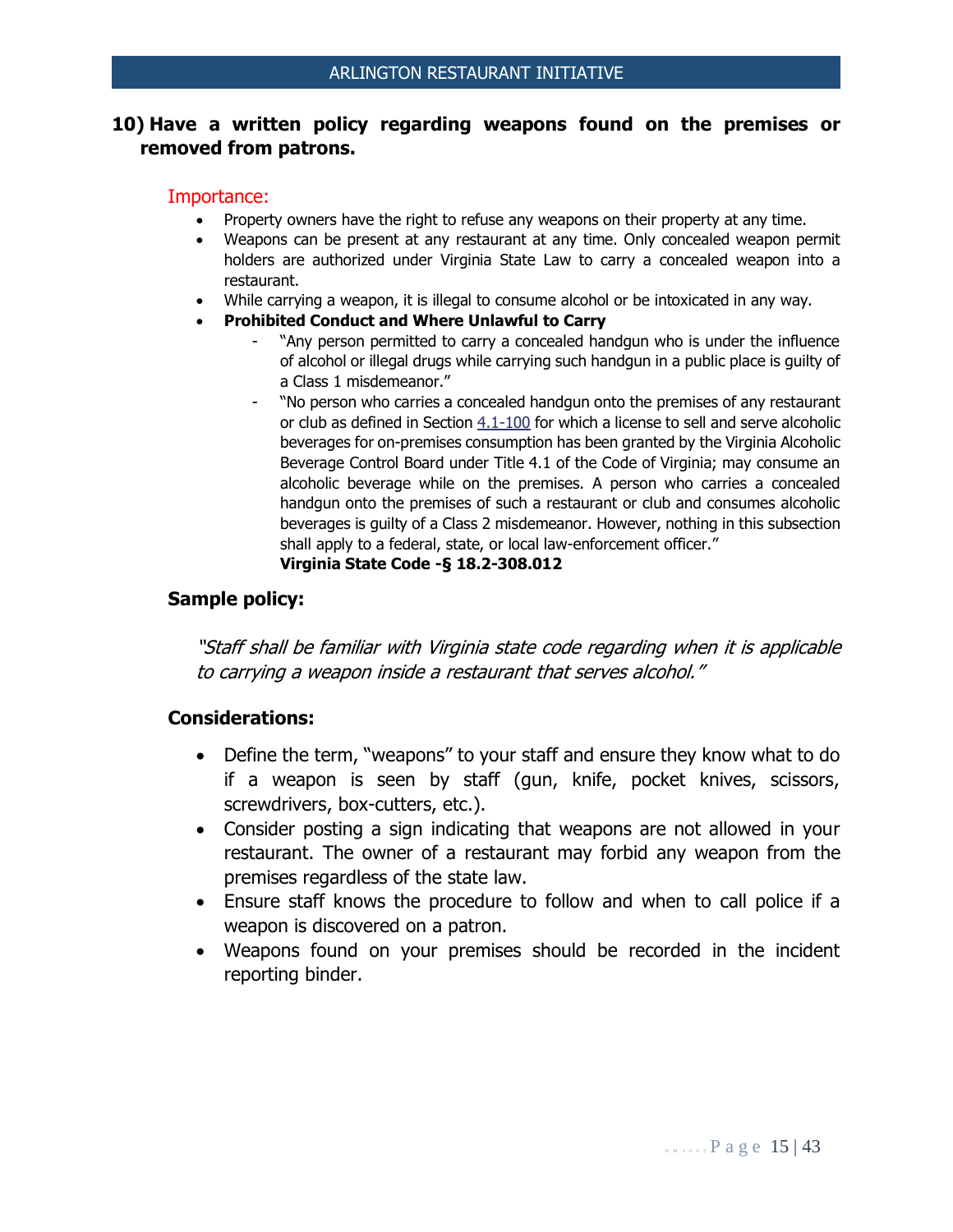## **11) Have a written policy establishing when Arlington County Police will be called to the restaurant.**

#### Importance:

- Staff must know what procedures to follow when police are called. In emergencies staff, must know their duties which reduces the amount of confusion and will result in the proper authorities being notified in a timely manner.
- In addition to 911 or the non-emergency line, staff should know how to contact the Arlington County Police Department Restaurant Liaison Officer.
- Common incidents when police should be called are:

#### **Sample policy:**

"The police must be called for any of the following reasons:

- A patron using illegal drugs while on the property
- Illegal drugs seized on the property
- Assault and fights
- Overly intoxicated patrons
- Trespassing
- Crimes in progress
- A weapon is discovered in the establishment or on a patron
- Disorderly conduct"

- Parton and staff safety are the priority when writing this policy.
- Clearly post all emergency/non-emergency numbers and identify who will call to prevent more than one calling or no one calling police/fire.
- Ensure staff are aware of all situations in which police are to be called.
- The establishment may consider additional situations or occurrences in which the police may will be contacted by your staff.
	- Vandalism
	- Theft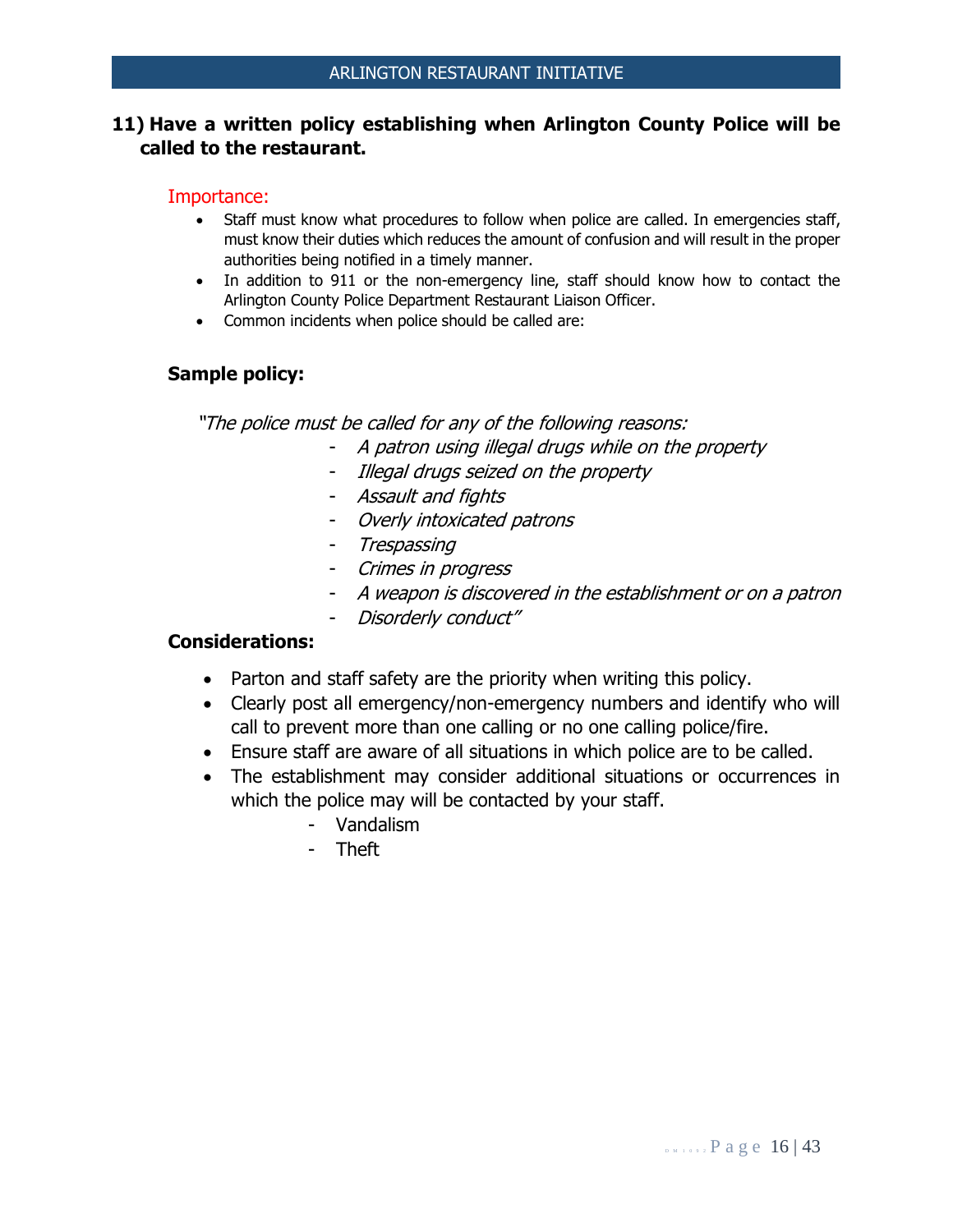- **12) Written policy in place that addresses the preservation of witnesses and crime scene after a crime has occurred, until police arrive on scene. The procedure must cover at a minimum the following items:**
	- **a) Instructions to remove patrons and staff from the area, during and after the incident**
	- **b) Requirement to call police and fire department immediately**
	- **c) Preservation of crime scene and potential evidence and witnesses**

- It is the responsibility of staff and managers to render aid and protect evidence of a crime at their restaurant.
- Once police have been contacted, every effort should be made to keep witnesses on scene and attempt to keep evidence from being moved or destroyed. A simple plan understood by your staff will help police when they arrive at your restaurant.
- **State Code of Virginia - Prohibited Conduct - Retail Licensee Guide**
	- "Do not allow noisy or disorderly conduct on the premises, including fighting or use of weapons." **COV §4.1-225**

## **Sample policy:**

"If a crime occurs, staff and managers are required to preserve the crime scene until the police arrive."

- Prevent patrons from walking through the crime scene area and disrupting evidence.
- Help identify witnesses and provide information for police.
- Don't move or touch anything.
- Be observant of what is seen or heard.
- Keeping patrons away from the area where a violent incident is occurring helps security staff manage the situation until police arrive.
- There is a risk to other patrons who could get involved and aggravate the situation.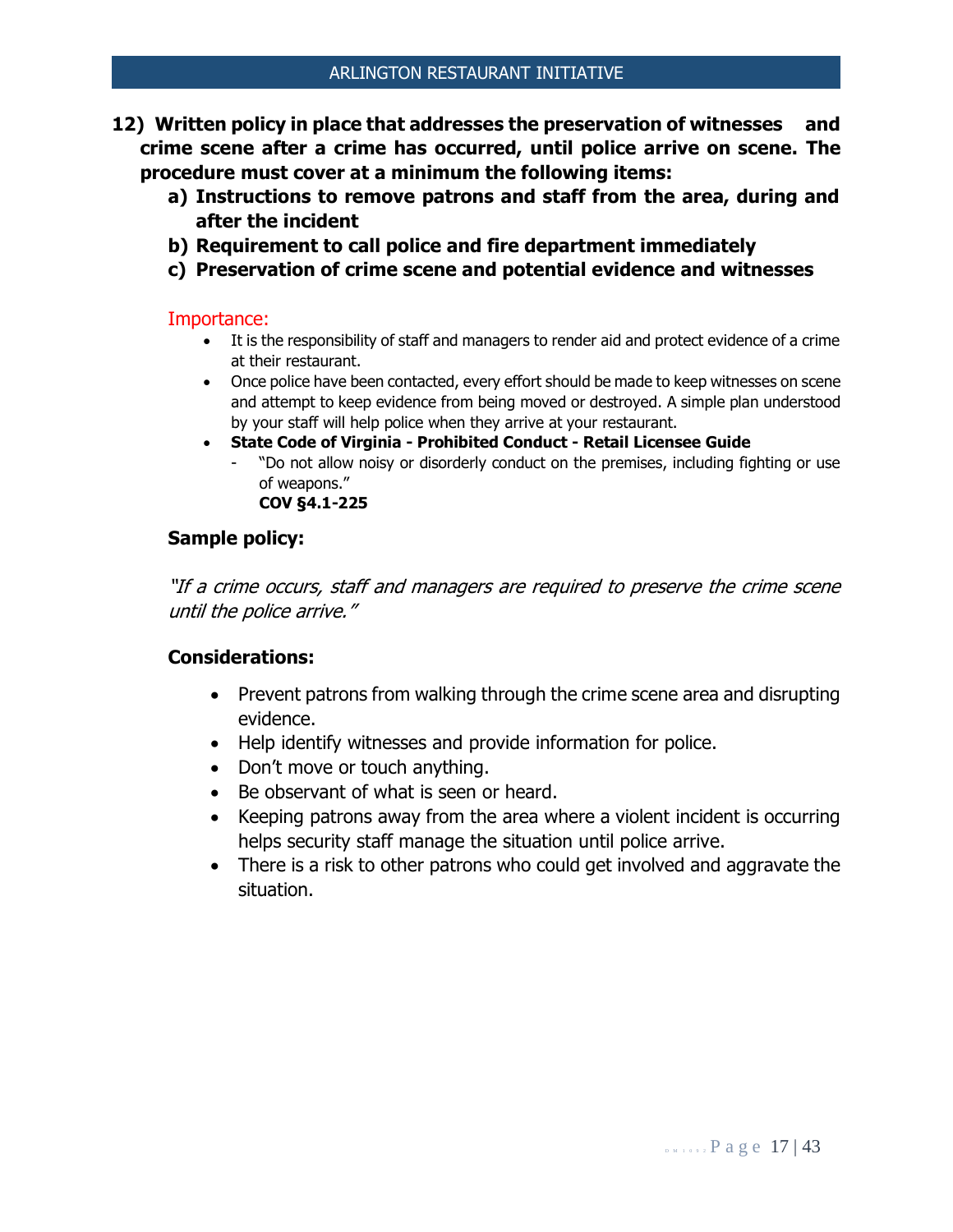## **13) If the restaurant utilizes a security video system, have a written policy requiring how data can be collected by police**.

#### Importance:

- Having a surveillance system in place can protect the business from fraudulent civil and criminal claims against staff and the business.
- If a camera system is used, ensure staff are familiar with the operation and can assist police in collecting evidence.

#### **Sample policy:**

"Security video that captures a crime shall be preserved and made available to the police department."

#### **Considerations:**

- Having a surveillance system in place can protect the business from fraudulent civil and criminal claims against staff and the business.
- If a camera system is used, ensure staff are familiar with the operation and can assist police in collecting evidence.
- Have disks or flash drives available to collect data.
- Willingness to share information increases accountability.

**14) Have a written policy requiring staff to fill out an "in house" incident report if any of the following circumstances occur:**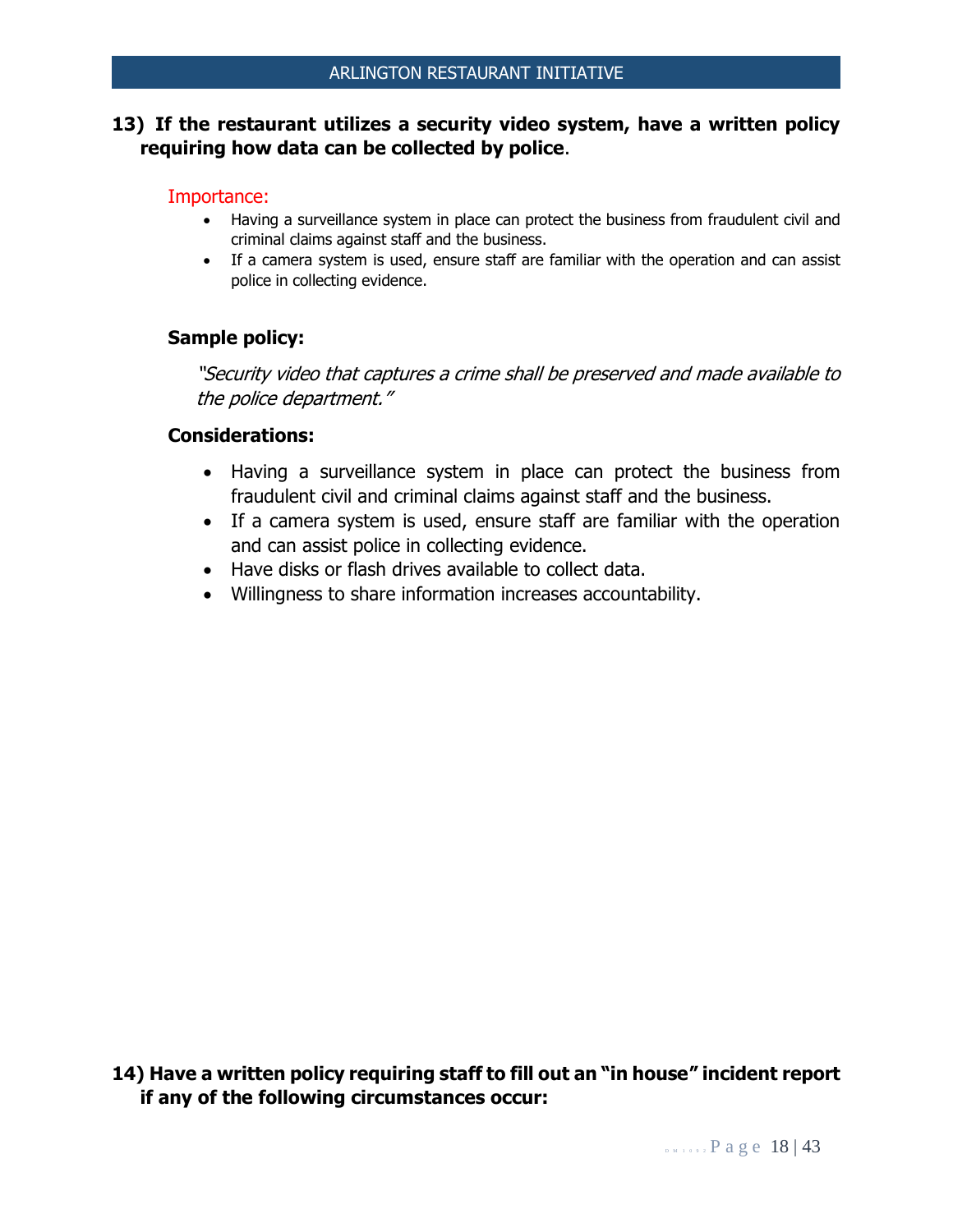- **a) A patron is evicted or refuses to leave the premises**
- **b) Overly intoxicated patrons consuming alcohol on premises**
- **c) A fight, assault, or disturbance occurs**
- **d) Police are called to the establishment**
- **e) A patron using illegal drugs while on the property**
- **f) Illegal drugs seized on the property**
- **g) Trespassing**
- **h) A weapon is discovered in the restaurant or on a patron**
- **i) Disorderly conduct**

- Incident reporting conducted by businesses assist police with investigations and may protect the business in civil situations. Instead of relying on staff's memory of an incident, there would be a documented report to refer to.
- Incident reporting systems provide needed evidence and information when police, investigators, lawyers, and insurance companies are investigating an incident.
- Keeping accurate records and logs of incidents show the restaurant's commitment to meet best practices and comply with VA state law.

## **Sample policy:**

"Incident reports are to be completed by staff when any of the following circumstances occur:

- Patron is evicted or refuses to leave the premises
- Overly intoxicated patrons consuming alcohol on premises
- A fight, assault, or disturbance occurs
- Police are called to the establishment
- A patron using illegal drugs while on the property
- Illegal drugs seized on the property
- Trespassing
- A weapon is discovered in the restaurant or on a patron
- Disorderly conduct"

- Consider expanding the list of circumstances that will be reported in an incident report such as:
	- Threat
	- Theft
	- Removal of alcohol from the premises
	- Vandalism
- **15) Have a written glass collection policy ensuring bottles and glassware are removed from tables frequently.**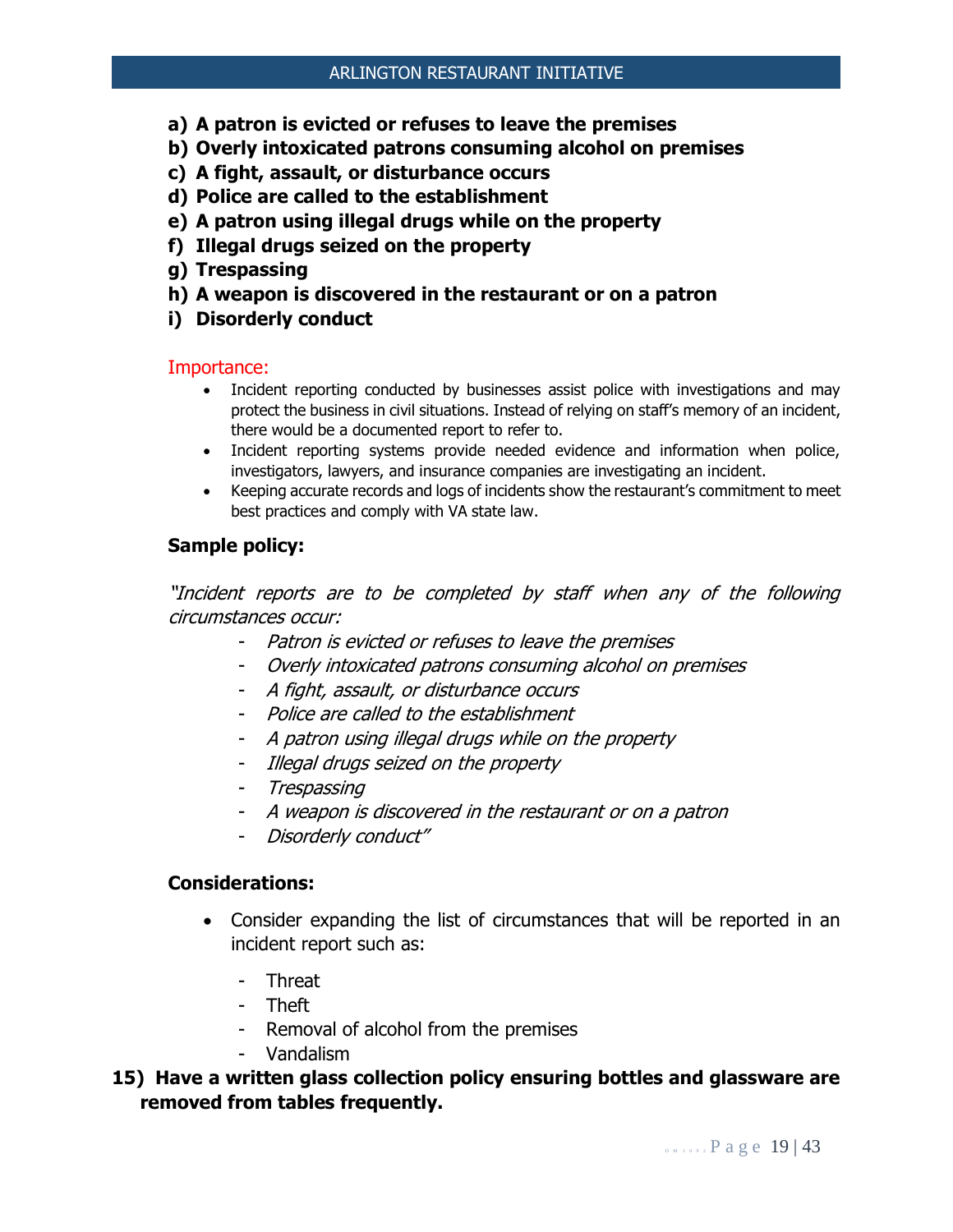• Broken glass on the ground or patrons using empty bottles are a threat to customers and staff.

#### **Sample policy:**

"Empty bottles and glassware are to be removed from tables promptly and broken glass is to be cleared from patron areas quickly to prevent injury."

#### **Considerations:**

- Identify which staff members are responsible for clearing tables and disposing of broken glass.
- Describe the use, location, and availability of equipment used to remove hazards.
- Broken glass is to be disposed of separately from regular trash
- Emphasis on safety of staff and patrons:
	- Broken glass and bottles left unattended has resulted in them being used as weapons.
	- Empty bottles should be stored, collected, and organized in an area out of reach of guests.

**16) Have a written dispersal policy.**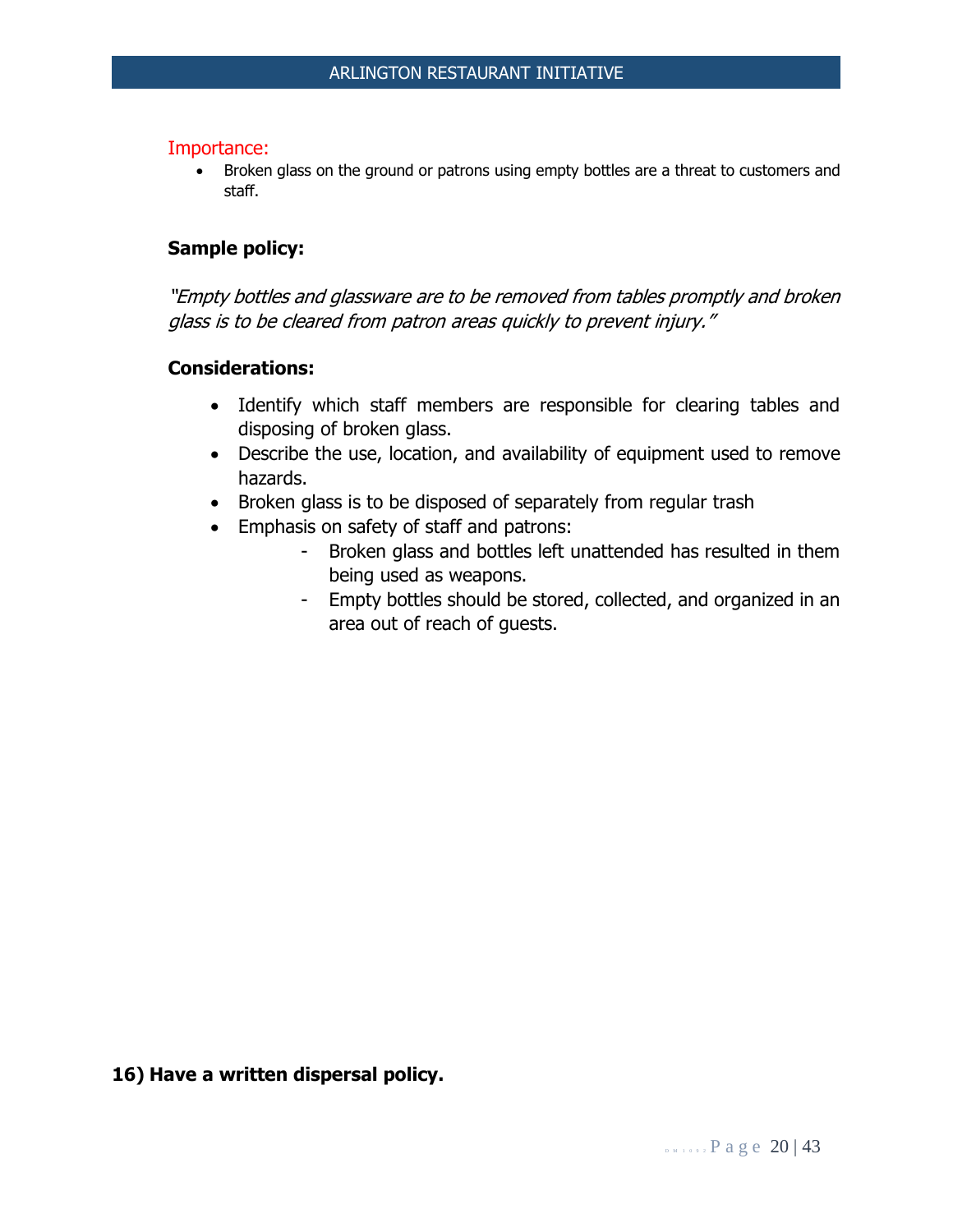- Last call should be timed to ensure patrons who order alcoholic beverages are served within hours of alcohol service specified by VA ABC.
- Consider a staggered closing to avoid problems from occurring with large crowds of patrons in front of the restaurant.
- **State Code of Virginia - Prohibited Conduct - Retail Licensee Guide** "Neither sale nor consumption of alcoholic beverages is permitted after restricted hours. Customers are never allowed to drink on the premises after hours." **3 VAC 5-50-30.A**

## **Sample policy:**

"Staff are to monitor the safety of patrons as they leave the premises at closing time."

#### **Considerations:**

- Your dispersal policy should apply to patrons as they leave the building, especially at closing time.
- Monitor patrons as they leave and contact police if disorderly conduct takes place outside of the restaurant.
- Intervene with intoxicated patrons to assist with providing safe transportation.
- Supervise the exterior of the establishment and the area around the outside of the building.
- Advise the Arlington County Police Department to assist if necessary if the crowd becomes larger than the staff can manage safely.
- Consider a "soft" or staggered closing which gives staff and patrons enough time to prepare for last call. Suggestions for a "Soft Closing":
	- Consider earlier than traditional 1:45am last call
	- Bring lights up gradually
	- Cease entertainment
	- Clearly announce that the evening is over and service will stop
	- Allows more time to move patrons out of the restaurant safely

## **17) Have a written and posted policy for handling or cleaning up bodily fluids (blood, vomit, urine, etc.).**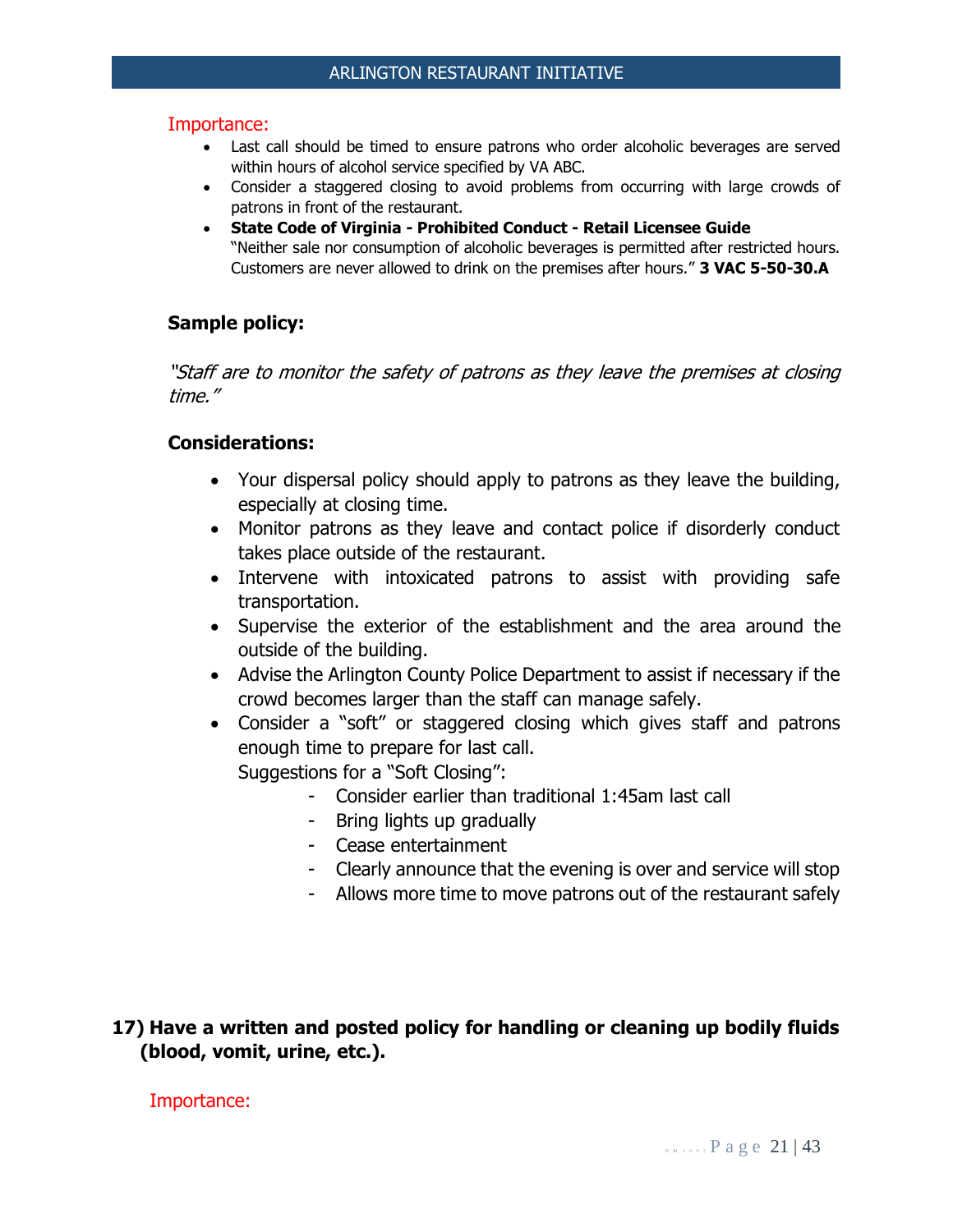CDC recommends:

- Body fluids, including blood, feces, and vomit are all considered potentially contaminated with blood borne or other germs. Therefore, spills of these fluids should be cleaned and the contaminated surfaces disinfected immediately.
- A list of other approved commercial disinfectants can be found at the Selected EPAregistered Disinfectants page.
- CDC Clean Up Procedure Using Bleach Solution
	- Block off the area of the spill from patrons until disinfection is complete
	- Put on disposable gloves to prevent contamination of hands
	- Wipe up the spill using paper towels or absorbent material and a plastic garbage bag
	- Gently pour bleach solution (9 parts water/1-part bleach), onto all contaminated areas of the surface
	- All non-disposable cleaning materials used such as mops and scrub brushes should be disinfected with bleach solution and dried
	- Remove gloves and place in plastic garbage bag all soiled cleaning materials
	- Double bag and securely tie up plastic bags and discard
	- Thoroughly wash hands with soap and water
- **FDA Food Code 2013 2-501.11**

## **Sample policy:**

"Staff are to follow the CDC and OSHA guidelines for cleaning bodily fluids (blood, vomit, urine, etc.).

#### **Considerations:**

• A list of other approved commercial disinfectants can be found at the Selected EPA-registered Disinfectants page.

#### **18) Have a written noise policy.**

#### Importance:

• Shows consideration of surrounding neighborhoods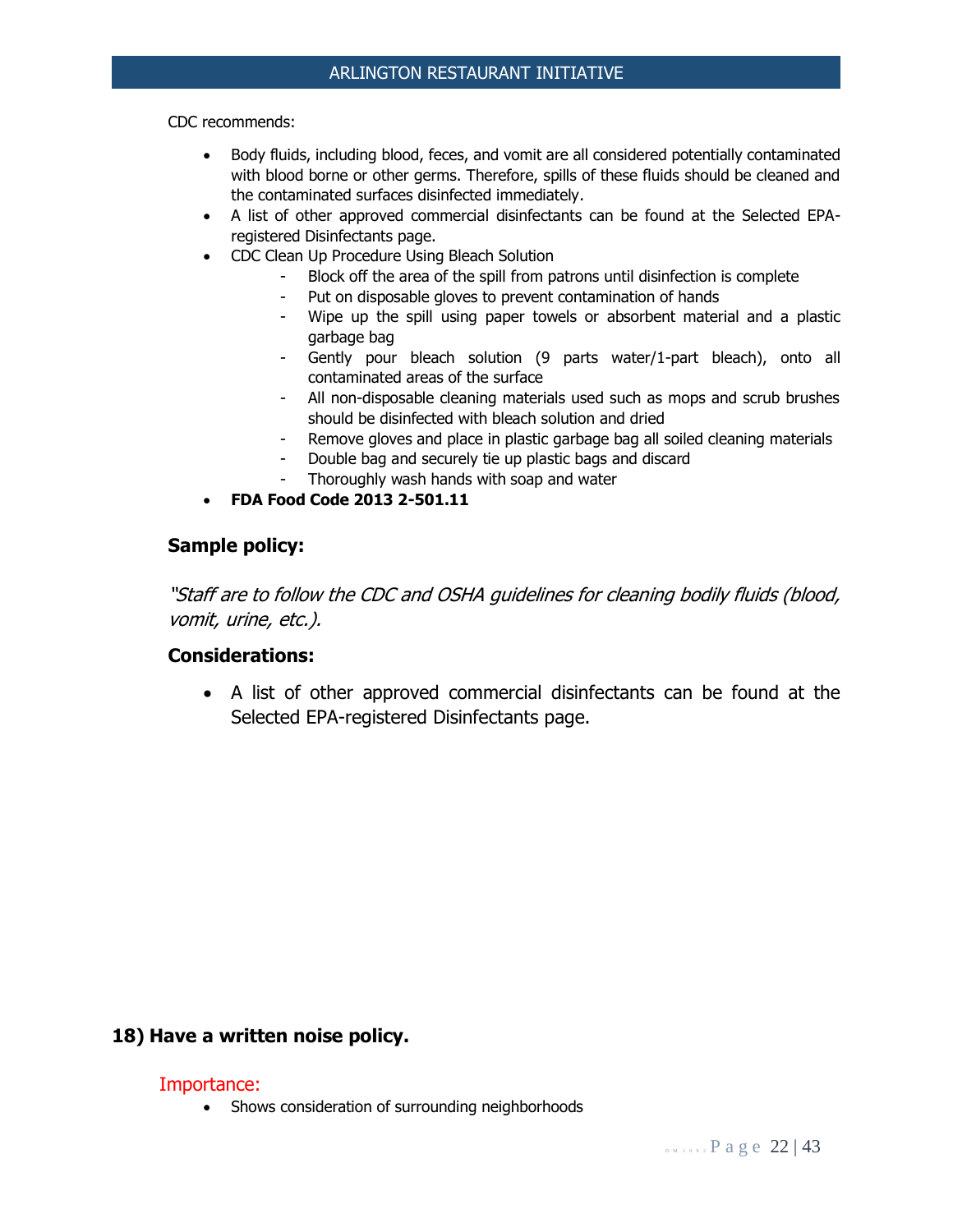- Ensures the restaurant is less likely to be viewed as an unwelcome neighbor.
- Patrons outside the establishment act as "unofficial ambassadors". Their behavior, appearance, and conduct reflects on your restaurant and the area.
- Be familiar with **Arlington County Code Chapter 15 – Noise Control**

## **Sample policy:**

"Staff will adhere to and be familiar with the Arlington County noise ordinance."

"Noise generated from the restaurant shall be within the limits of the Arlington County noise ordinance."

#### **Considerations:**

- The restaurant's noise policy should reflect the guidelines of Arlington County's noise ordinance.
- Having staff familiar with the law will enable them to identify an issue before it generates a complaint from a neighbor.

## **19) Have a written policy requiring background checks and security training courses for door and restaurant security.**

#### Importance:

• Having a background check of security staff reduces liability for the restaurant.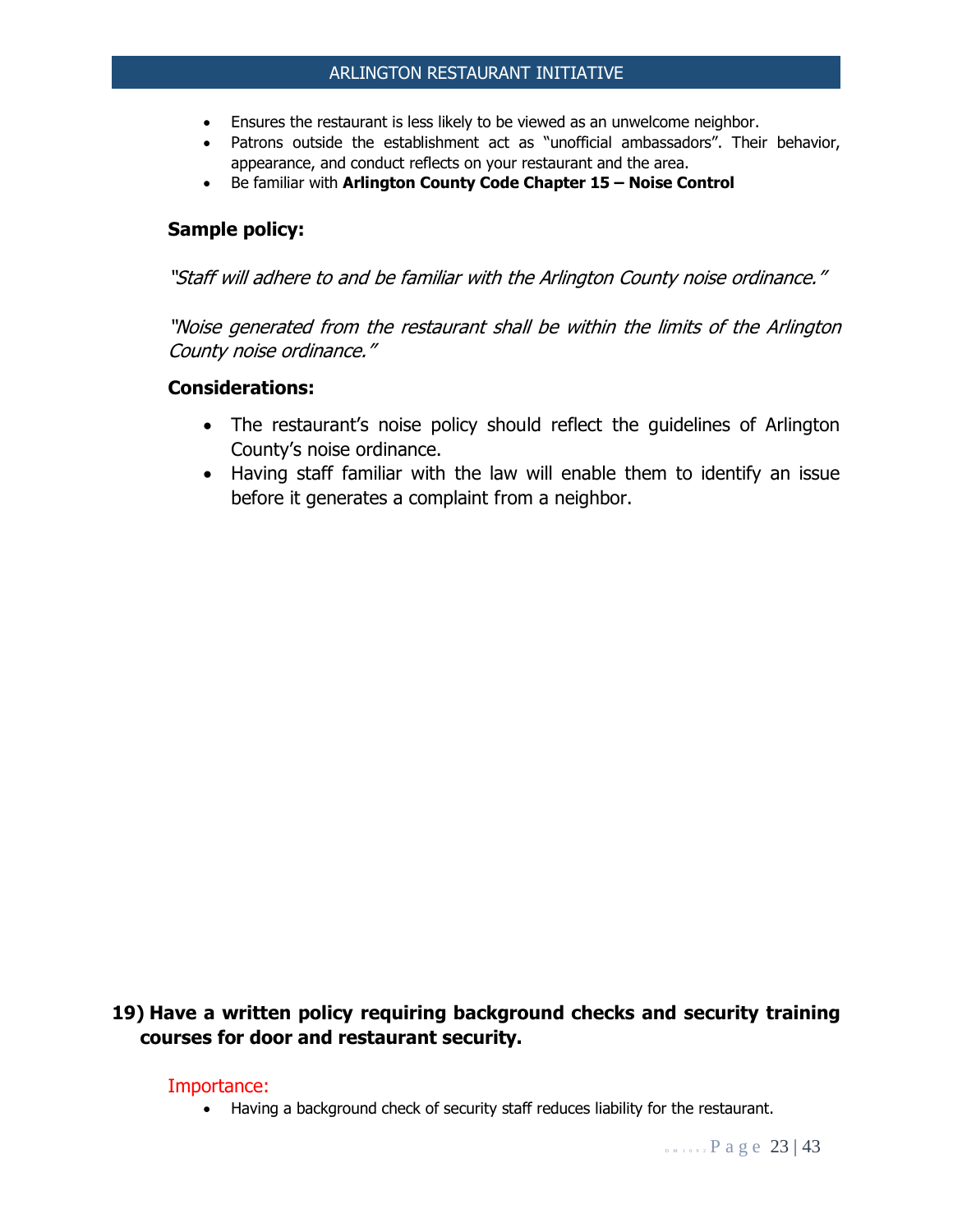- Employees can obtain their Virginia criminal histories through the Virginia State Police.
- **State Code of Virginia - Prohibited Conduct - Retail Licensee Guide**
	- "Do not employ anyone who has been convicted of a felony, any crime involving moral turpitude (lying, cheating, or stealing), or a drug related offense within the past five years. This does not apply to busboys, cooks, or kitchen help."

**COV §4.1-325 and §4.1-225**

#### **Sample policy:**

"All security staff shall have a criminal background check and have attended security training."

#### **Considerations:**

- Trained security staff are better equipped to regulate patron behavior and know what their criminal and civil liability is.
- Provide uniforms that portray a professional appearance.

#### **20) Policy for preventing patrons from drinking and driving.**

- Restaurants that serve alcohol have a responsibility to make reasonable efforts to keep their patrons from drinking and driving.
- Ensure staff know how to call for a taxi.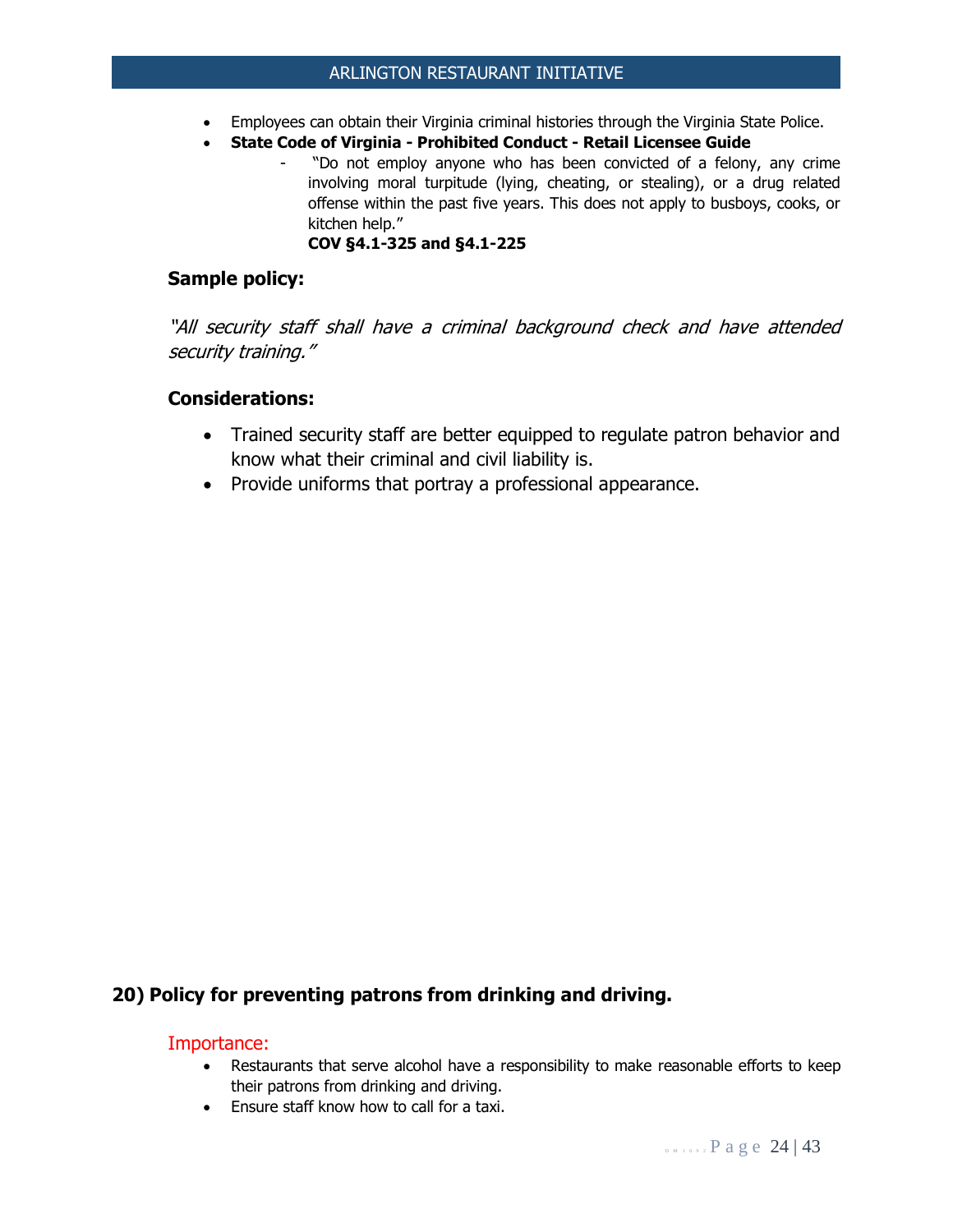- Security staff can summon police to assist with patrons intoxicated and attempting to leave in a vehicle.
- Impaired driving can leave an establishment vulnerable to civil lawsuits.

## **Sample policy:**

"Staff will make reasonable efforts to keep patrons from drinking and driving."

## **Considerations:**

- Impaired driving can leave an restaurant vulnerable to civil lawsuits.
- Ensure staff know how to call for a taxi.
- Contact police to intervene.

## **B: OPERATIONAL CHECKLISTS**

**1) Incident reporting binder or other filing system to document incidents.**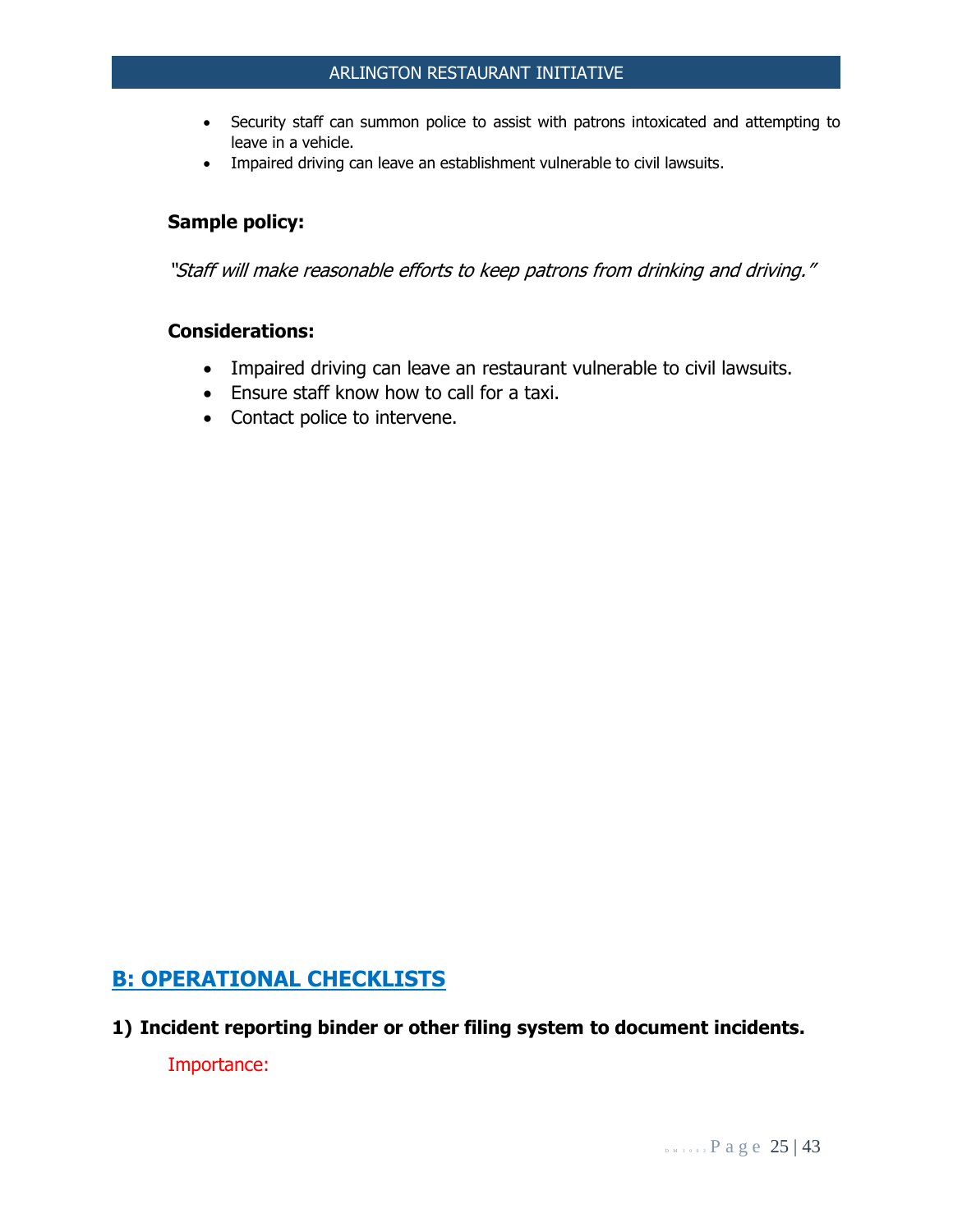- Incident reporting forms are used to document actions taken to prevent or correct alcohol related issues. This should be method of collection for incident reporting for instances cover in A14. Also, included in the reporting binder should be incidents involving injury or accidents.
- A sample in-house incident report will be provided by ARI.

## **2) Binder to track VA ABC Responsible Servers Training or TIPS training for staff.**

#### Importance:

- Licensees having well organized records showing certifications of records shows the commitment to responsible alcohol service.
- Provide evidence that staff has read establishment policies and procedures and is aware of ARI program

#### **3) Interior and Exterior Premises Checklist used at opening and closing.**

#### Importance:

• Ensures there are not any intoxicated patrons or damaged property in or around your restaurant. This also ensures litter is picked up on the outside of the establishment building goodwill with the neighboring residents.

#### **4) Binder or system for keeping track of banned patrons.**

#### Importance:

The notice of trespass issued by the Arlington County Police Department is valid for three (3) years. If a form is completed at the owner's or an agent of the owner's request, the document should be kept where other employees will be able to locate the paperwork.

## **5) Alcohol serving principles document, which all staff members sign and abide by who are certified to serve alcohol in your restaurant.**

#### Importance:

• Having VA ABC certified servers is not only encouraged as part of your ABC license but can protect the business if employees act outside of the rules that are established for the business and alcohol license.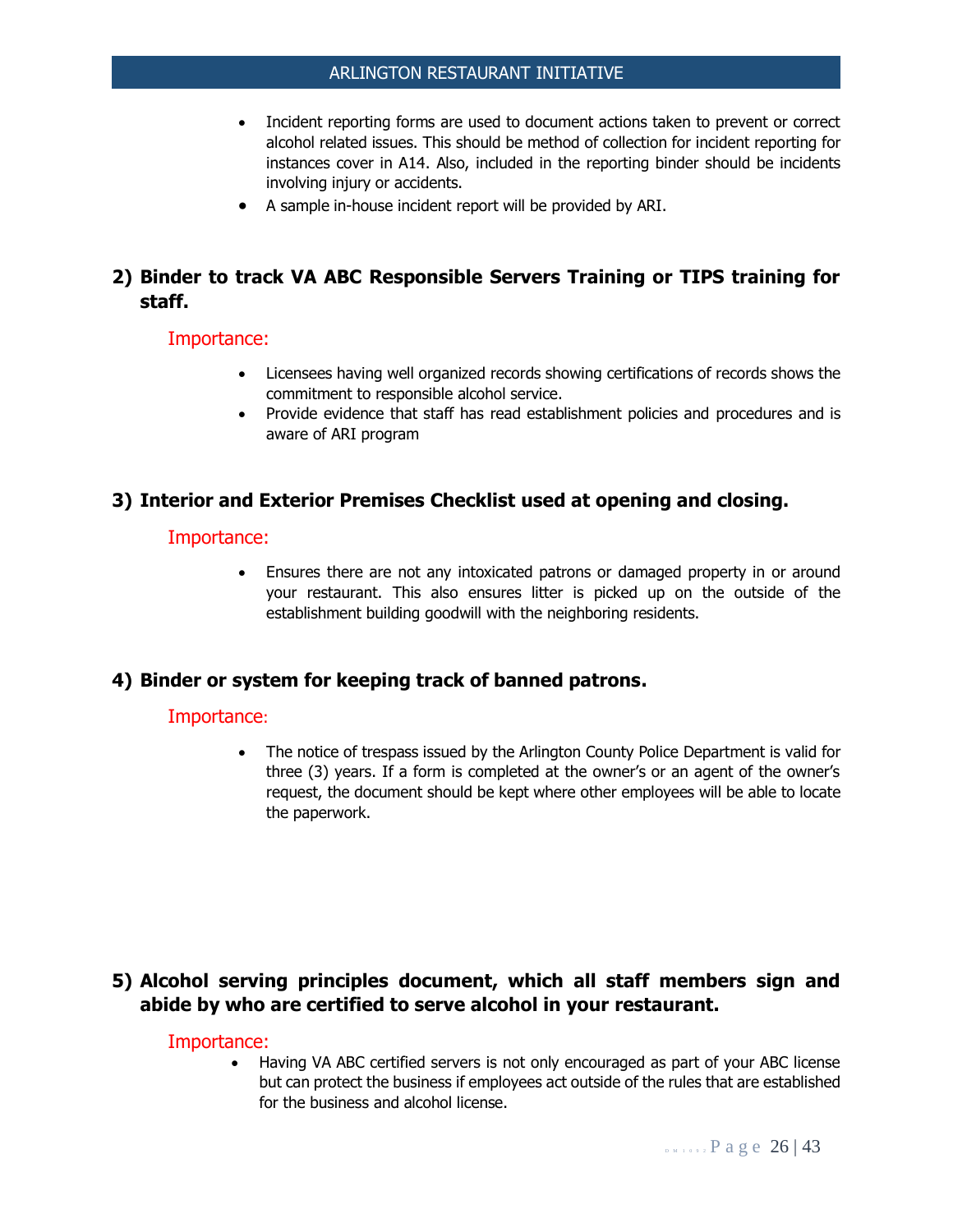## **6) Maintain a list of staff who have attended general staff meetings to review policies or changes in policy.**

#### Importance:

• Holding regular meetings allows accountability for the restaurant when employees are abiding by in house policies.

## **7) Maintain records of how you promote the ARI accreditation. This may include social media, advertisements, or other promotional events.**

#### Importance:

• Receiving an ARI accreditation is a sign to patrons and the community that the restaurant has a commitment to safety.

#### **8) Patron count log, binder, or other system to track occupancy loads**

#### Importance:

- Overcrowding on a premise is unsafe and causes issues for conflict and occupancy violations.
- Keeping track of patron numbers also is used in preplanning for staff and security.

#### **9) A list of all staff who have valid first aid and CPR certifications.**

#### Importance:

- Having staff that are trained in first aid and CPR shows emergency preparedness and a commitment to patron health.
- In an emergency, it is important to easily identify staff that have emergency training.
- Arlington County Fire Department will make training available in First Aid and CPR.

## **C: PHYSICAL VERIFICATION**

**1) Virginia Alcohol Beverage Control License and ABC Manager Document must be clearly posted.**

#### Importance:

• **State Code of Virginia - Prohibited Conduct - Retail Licensee Guide**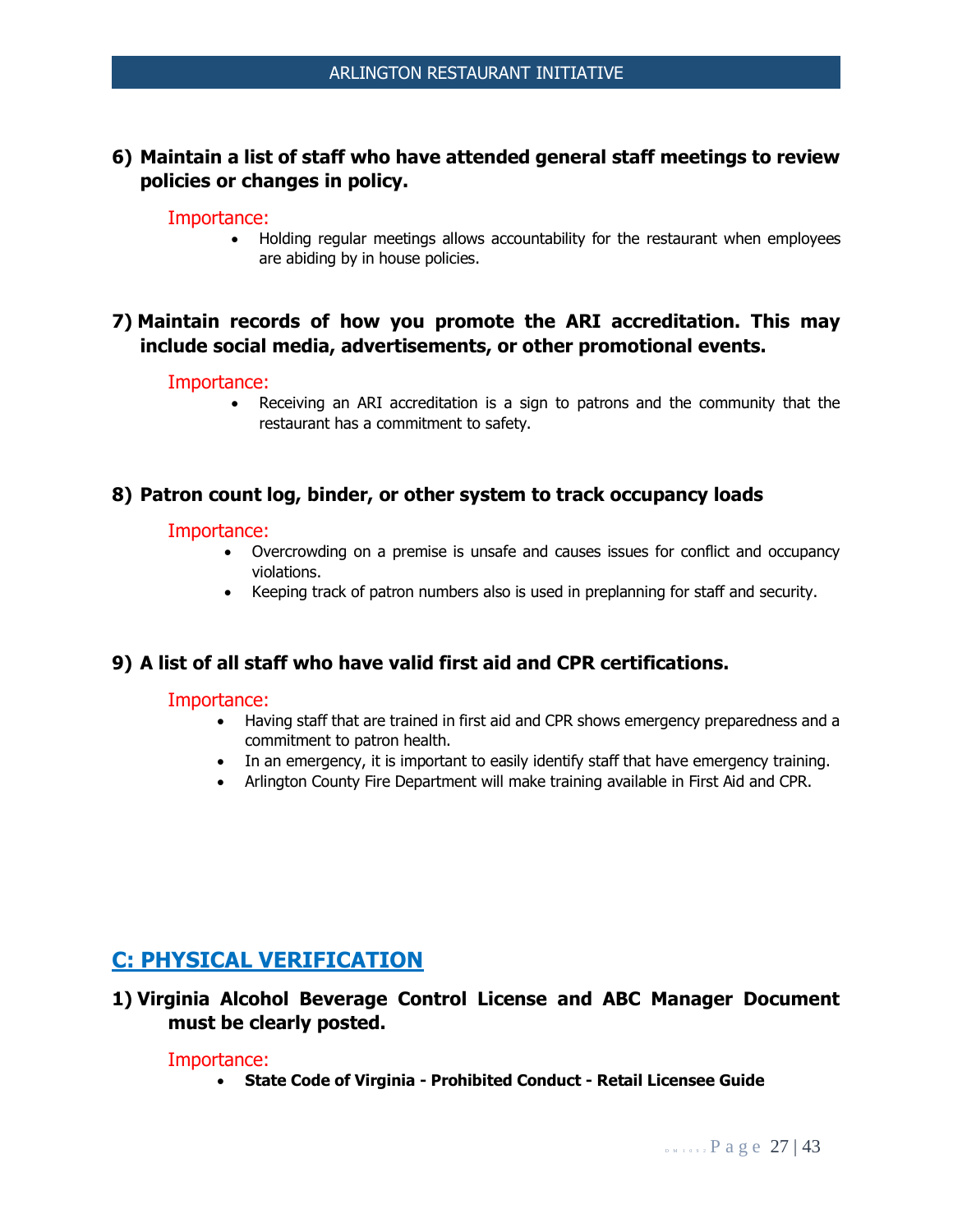"Each license must be posted in allocation on the premises where it is clearly visible." **COV §4.1-203**

#### **2) Have garbage cans near entrances and exits.**

#### Importance:

- Providing trash cans at the entry and exit points allows patrons who are leaving a place to discard their alcohol containers before the can be brought outside of the establishment.
- **State Code of Virginia - Prohibited Conduct - Retail Licensee Guide**
	- "Always maintain your premises in a sanitary condition." **COV §4.1-225**
	- "On premise licensees, may serve and allow consumption of alcohol only in designated areas that are defined by the Board at the time the license is granted" **3 VAC 5-50-110**

## **3) Have on premises appropriate safety equipment, such as a first aid kit, flashlight, etc.**

#### Importance:

- A first aid kit should be readily available to staff and be in a place that is easily accessible.
- Other tools such as properly charged flashlights are a necessity for checking identifications or for helping during emergency situations.

## **4) Virginia Department of Alcoholic Beverage Control Retail Licensee Guide is on the premises and available to all staff.**

#### Importance:

• The VA ABC Licensee Guide should be available to all staff as a reference to the lawful operation of the establishment.

## **5) Support transportation programs such as "Sober Ride" and underage drinking campaigns by posing applicable posters or signage at entrances and exits.**

#### Importance:

• Shows the community that the restaurant takes drunk driving and underage drinking seriously and is committed to working with the police department to limit offenses originating from their premises.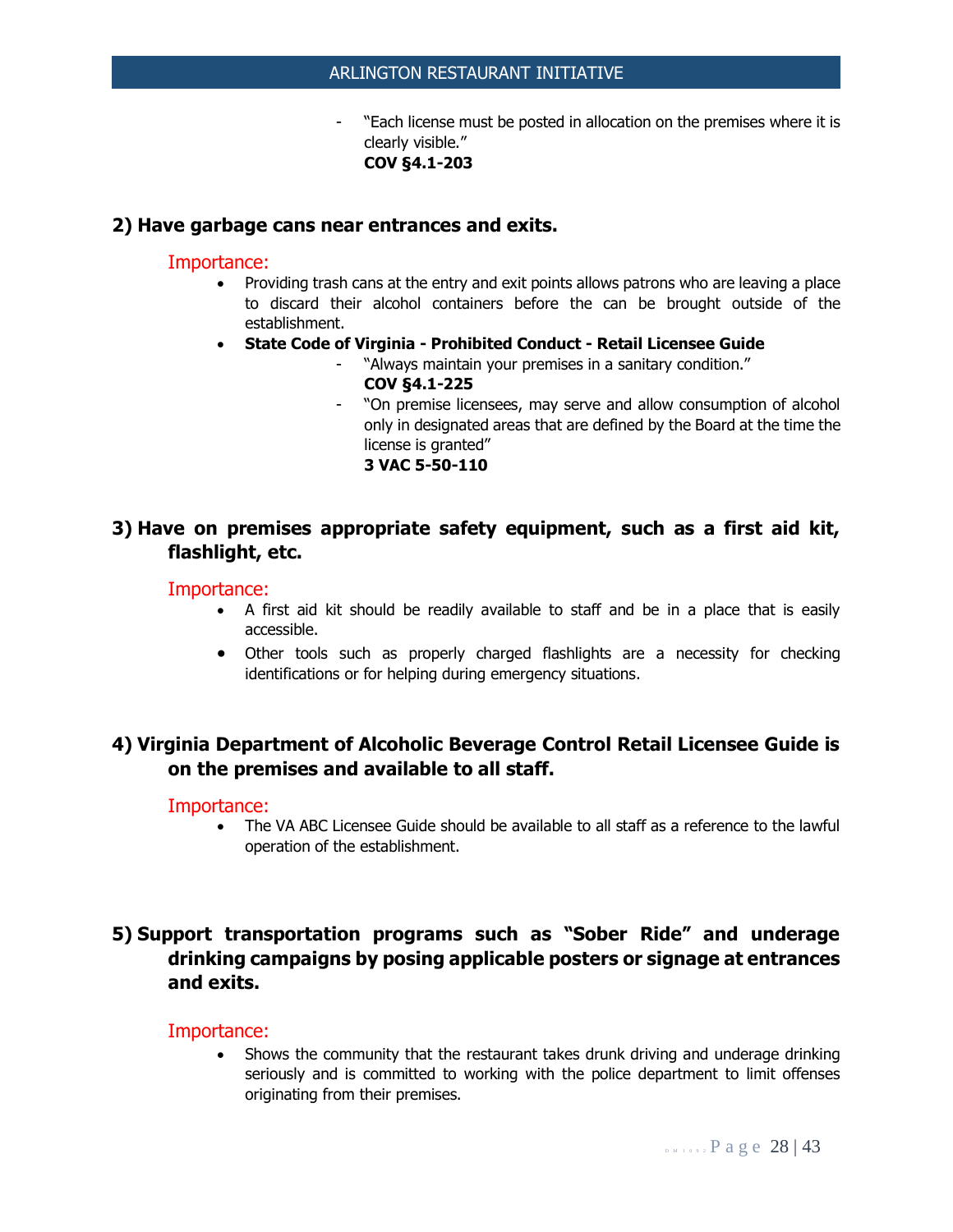#### **6) Clear trash in the areas surrounding the establishment daily at closing time.**

#### Importance:

• Shows community that the establishment is committed to being a good neighbor and shows the restaurant takes pride in portray a positive appearance.

## **7) Evidence of any work or measures taken to repair areas in the establishment that have been defaced or are in a state of disrepair.**

#### Importance:

- A premise in poor condition can present safety hazards to patrons
- Maintaining the interior and exterior of the business increases business by conveying a commitment to safety

# **FIRE CODES**

#### **1) Posting of Occupant Load.**

- **THERE SHALL BE NO OVERCROWDING**
- The number of occupants shall be disclosed to the fire official **at any time** upon request.
- A mechanism to count persons as they enter and exit the structure.
- Person maintaining the count needs to know the maximum capacity.
- Maximum occupant load includes staff, band members, etc., not just customers.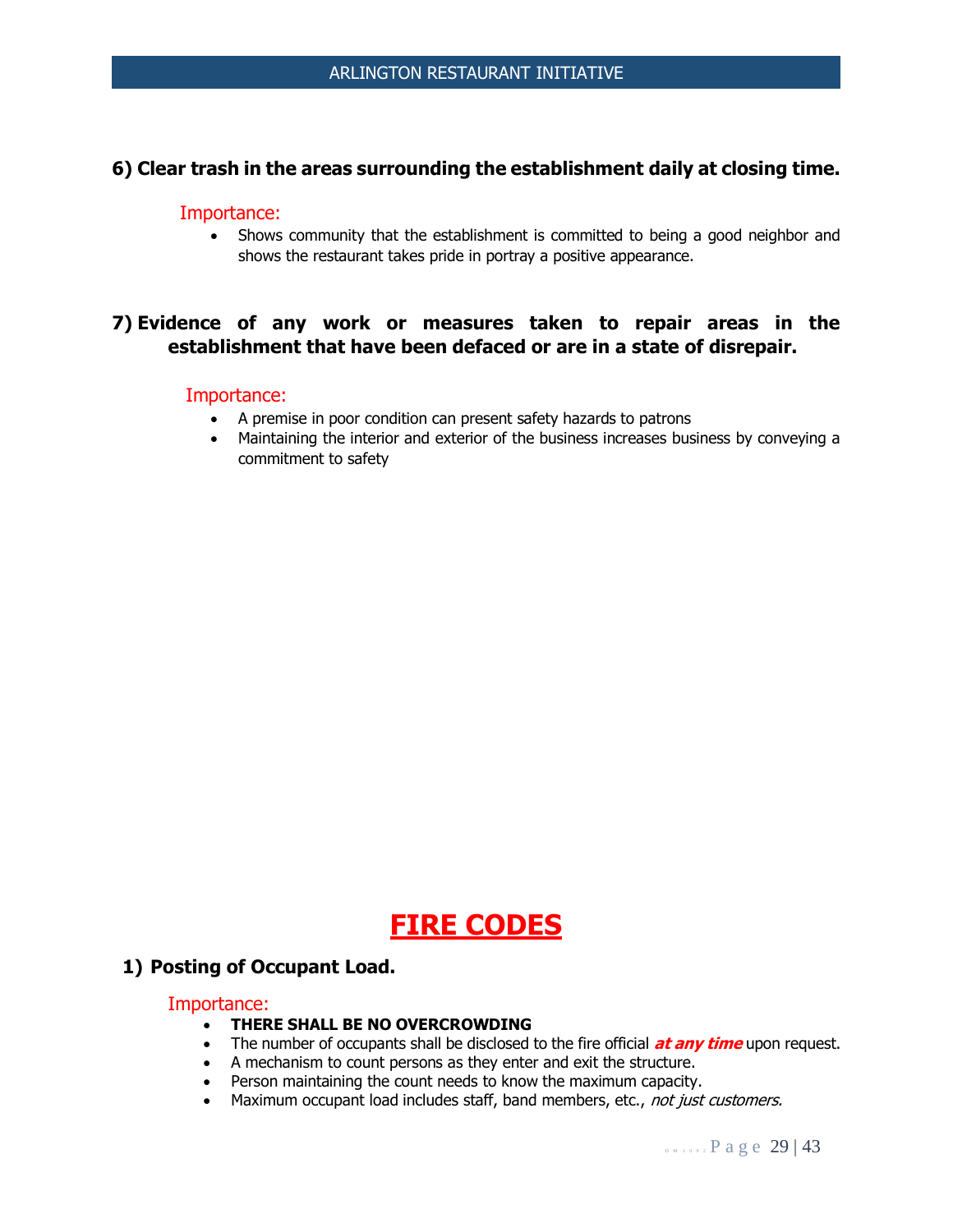- Occupants must be distributed throughout the space based on the posted occupant load for each room or area.
- If an area is not open (rooftop or patio), the maximum capacity must be reduced by the occupant load of that area.
- Have a sign clearly showing patrons the maximum number of occupants allowed in the building.
- **Arlington County Fire Department Fire Code F1004.3**
	- "Every room or space that is an assembly occupancy shall have the occupant load of the room or space posted in a conspicuous place, near the main exit or exit access doorway from the room or space. Posted signs shall be of an approved legible permanent design and shall be maintained by the owner or authorized agent."

## **2) Have a mechanical counting device used to accurately count the number of patrons on the premises.**

#### Importance:

• The number of occupants in the business determined by Zoning and Inspection Services Division, but enforced by the Arlington County Fire Marshal. Exceeding the posted occupant load is a violation of The Virginia Statewide Fire Prevention Code as well as a VA ABC violation.

#### **3) Portable Outdoor Gas-Fired Heating Appliances.**

#### Importance:

- Establishments are required to comply with the use and storage of outdoor gas-fired heating appliances
- **A Fire Prevention Code Permit is required for the storage and/or use of LP-Gas. [F6101.2, F107.2]**

#### **4) Maintenance of the means of egress.**

- Arlington County and State Fire Codes regulate fire safety for patrons inside your establishment.
- It is vital that patrons and staff have the ability to exit quickly and safely in an emergency.
- **Arlington County Fire Code F1030.2 Reliability.**
	- "Required exit accesses, exits and exit discharges shall be continuously maintained free from obstructions or impediments to full instant use in the case of fire or other emergency when the building area served by the means of egress is occupied. An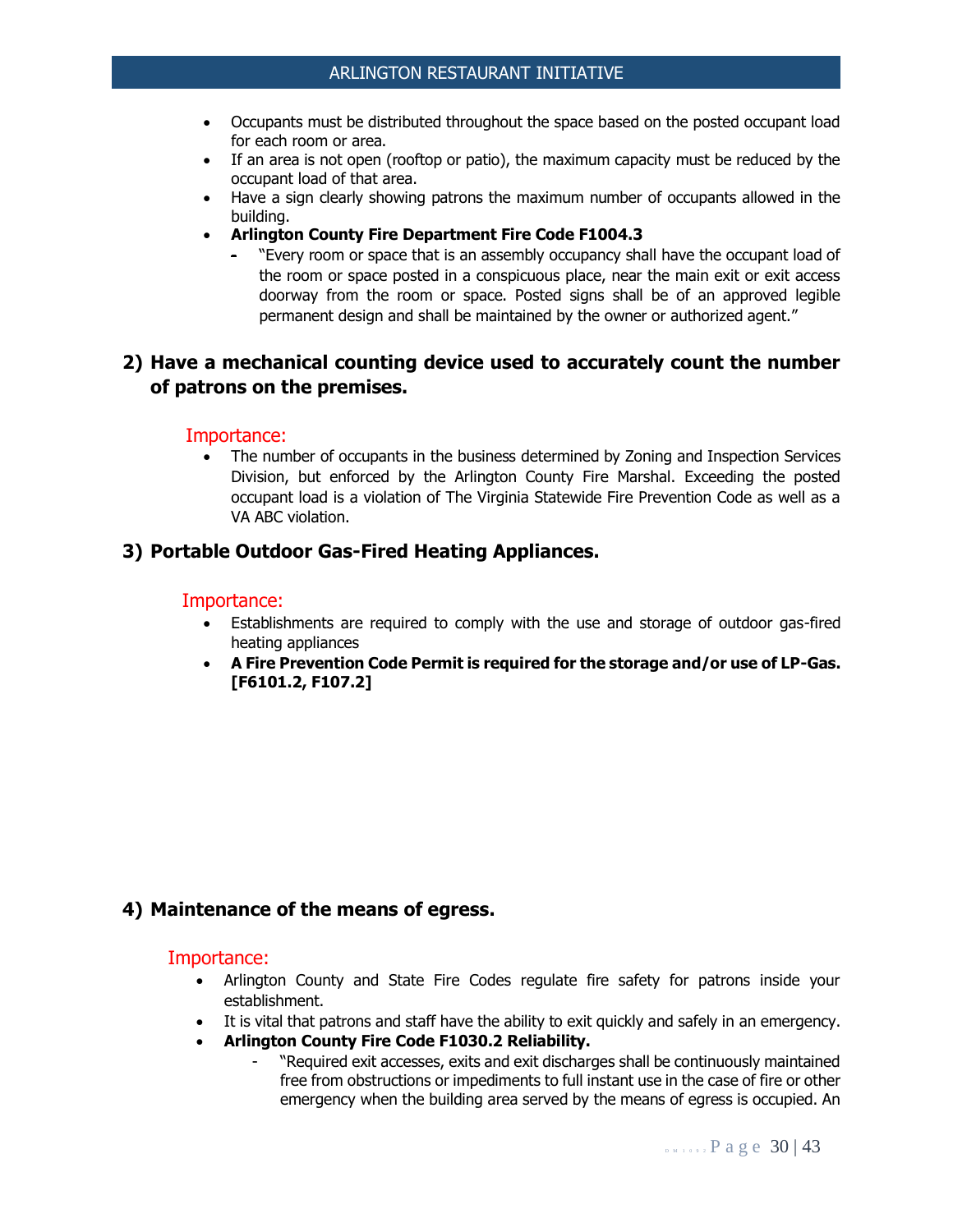exit or exit passageway shall not be used for any purpose that interferes with a means of egress."

- "A clear path must be provided all the way to the "public way" (street or public sidewalk)."
- "The path must be at least as wide as the exit doors."
- "Where multiple paths converge, add the widths together."
- **Arlington County Fire Code F1030.3 Obstructions.**
	- "A means of egress shall be free from obstructions that would prevent its use, including the accumulation of snow and ice."
- **Arlington County Fire Code F1030.4 Exit Signs**
	- "Exit signs shall be installed and maintained in accordance with Section 1011. Decorations, furnishings, equipment or adjacent signage that impairs the visibility of exit signs, creates confusion or prevents identification of the exit shall not be allowed."
- **Arlington County Fire Code F1030.5 Non-exit Identification**
	- "Where a door is adjacent to, constructed similar to and can be confused with a means of egress door, that door shall be identified with an approved sign that identifies the room name and the use of the room."
- **Arlington County Fire Code F1030.6 Finishes, Furnishings, and Decorations.**
	- "Means of egress doors shall be maintained in such a manner as to be distinguishable from the adjacent construction and finishes such that the doors are easily recognizable as doors. Furnishings, decorations or other objects shall not be placed so as to obstruct exits, access thereto, egress therefrom, or visibility thereof. Hangings and draperies shall not be placed over exit doors or otherwise located to conceal or obstruct an exit. Mirrors shall not be placed on exit doors. Mirrors shall not be placed in or adjacent to any exit in such a manner as to confuse the direction of exit."

#### **5) Fire protection systems.**

- Establishments are required to maintain their fire suppression equipment is maintained as required by law.
- Questions about compliance with Arlington County Fire Code should be directed to the Arlington County Fire Marshal's Office at 703-228-4644.
- **Arlington County Fire Code F901.8 Removal of or tampering with equipment.**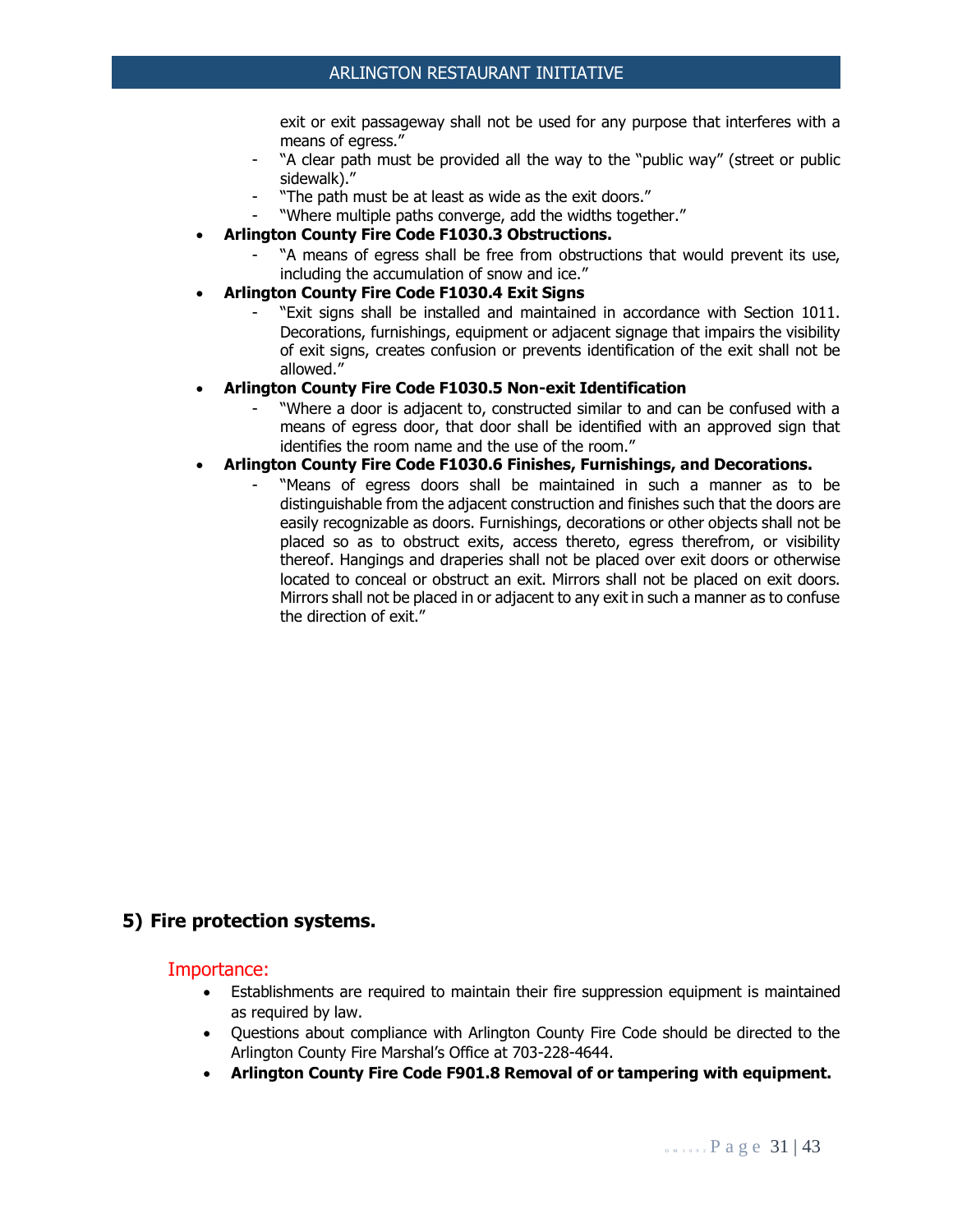- "It shall be unlawful for any person to silence, reset, remove, tamper with, damage, use without just cause or authorization, or otherwise disturb any fire detection and alarm system, fire suppression system, or other fire appliance required by this Code or installed in any building or structure within the County except for the purpose of extinguishing fire, training purposes, recharging, making necessary repairs, or when approved by the Fire Official."
- **Arlington County Fire Code F901.6 Inspection, testing, and maintenance.**
	- "Exit signs and emergency lighting units should be tested at least once a month to make sure the backup power works correctly."
	- "Kitchen hood fire extinguishing system are required to be serviced every 6 months. (F904.11.6.2)"
	- "Fire extinguishers are required to be serviced every 12 months. (F906.2)"
	- "Fire sprinkler and fire alarm systems: full test annually with partial inspections / tests more frequently."
- **Arlington County Fire Code F901.7 Systems out of service.**
	- "Where a fire protection system is out of service, the Arlington County Fire Department and the Fire Official shall be notified immediately and, where required by the Fire Official, the building shall either be evacuated or an approved fire watch shall be provided for all premises left unprotected by the shut down until the fire protection has been returned to service. Where utilized, fire watches shall be provided with at least one (1) approved means for notification of the Arlington County Fire Department. The only duty of fire watch personnel shall be to perform constant patrols of the protected premises and keep watch for fire."

#### • **Arlington County Fire Code F901.7.7 Contact Information**

- "All premises or buildings without on-site property management shall have property emergency contact information posted in an area approved by the fire official."
- **Arlington County Fire Code F901.6.3 Periodic Testing.** Periodic inspections and tests of all fire protection systems shall be performed in accordance with the respective NFPA standards and other codes as required under this Chapter. The test shall be witnessed by the fire code official or his/her designee. The fire code official shall assess fees in accordance with this Ordinance for the witnessing of such tests. The building owner or designee shall pay all assessed fees.

# **Two-step** process for scheduling a **witnessed hood suppression inspection & test** with the Arlington County Fire Prevention Office:

**1.** Call Fire Prevention Office at 703-228-4647 to schedule a **witness hood suppression inspection & test** (not cleaning of the hood.)

Your Name: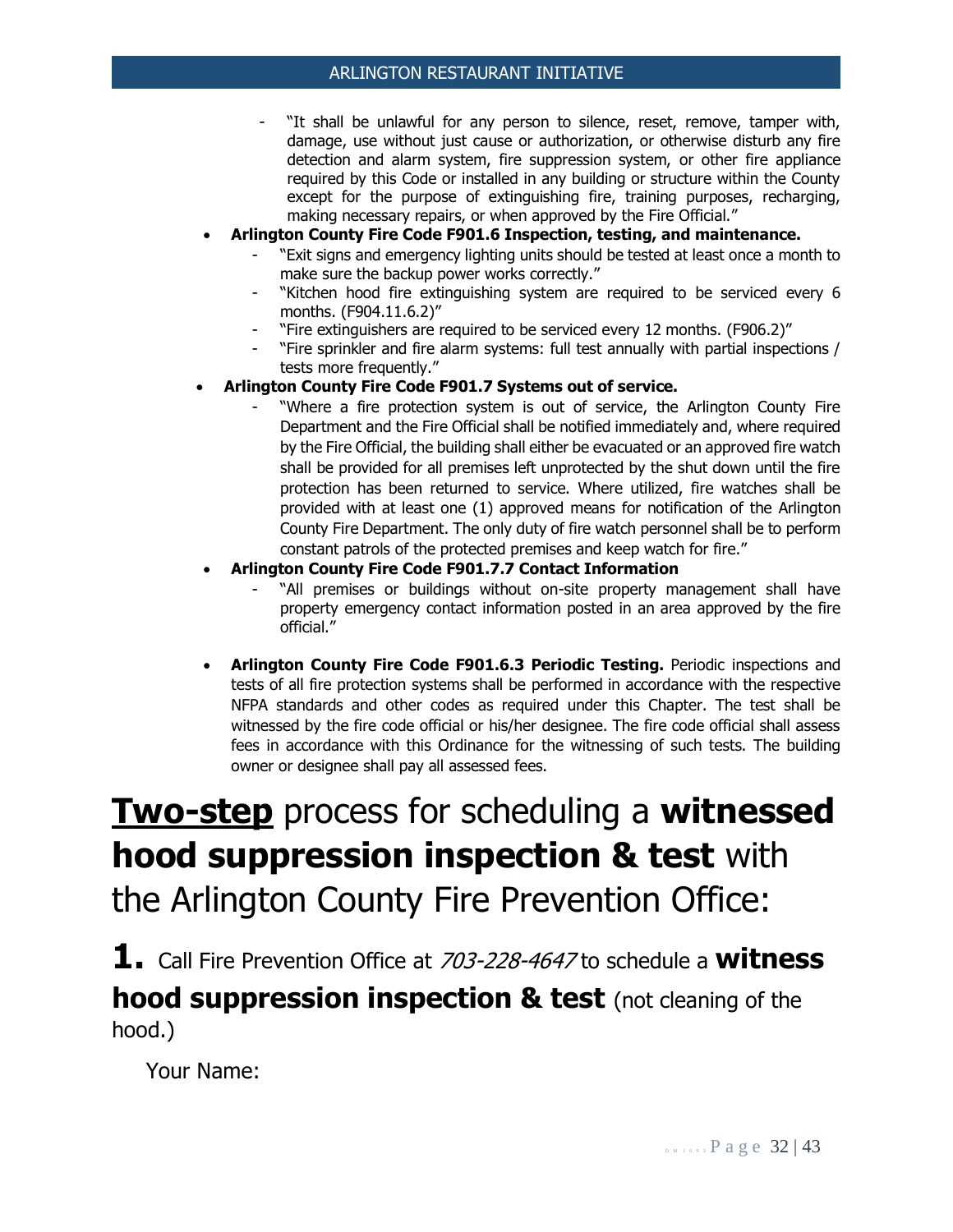Business Name:

Address:

Date:

Time of test:

Phone:

Hood Company:

Hood Company Phone number:

Start time should be before the restaurant is open so that the hood is cool, and no food is around the hood.

**2.** Contact your hood company and provided them with the date that was confirmed with the Fire Prevention Office.

## **PUBLIC HEALTH**

#### **Arlington County Public Health Division (ACPHD) written policies.**

The following policies and actions are designed to reduce the risk of foodborne illness associated with the five (5) main risk factors in food establishments. The polices meet the criteria established by the current version of the FDA Food Code, Arlington County Code, Chapter 9.2 (Food and Food Handling), and by the Arlington County Restaurant Initiative to keep patrons safe from foodborne illness.

I understand that failure to adhere to these policies and actions may result in foodborne illness and subsequent enforcement action by the Arlington County Public Health Division (ACPHD).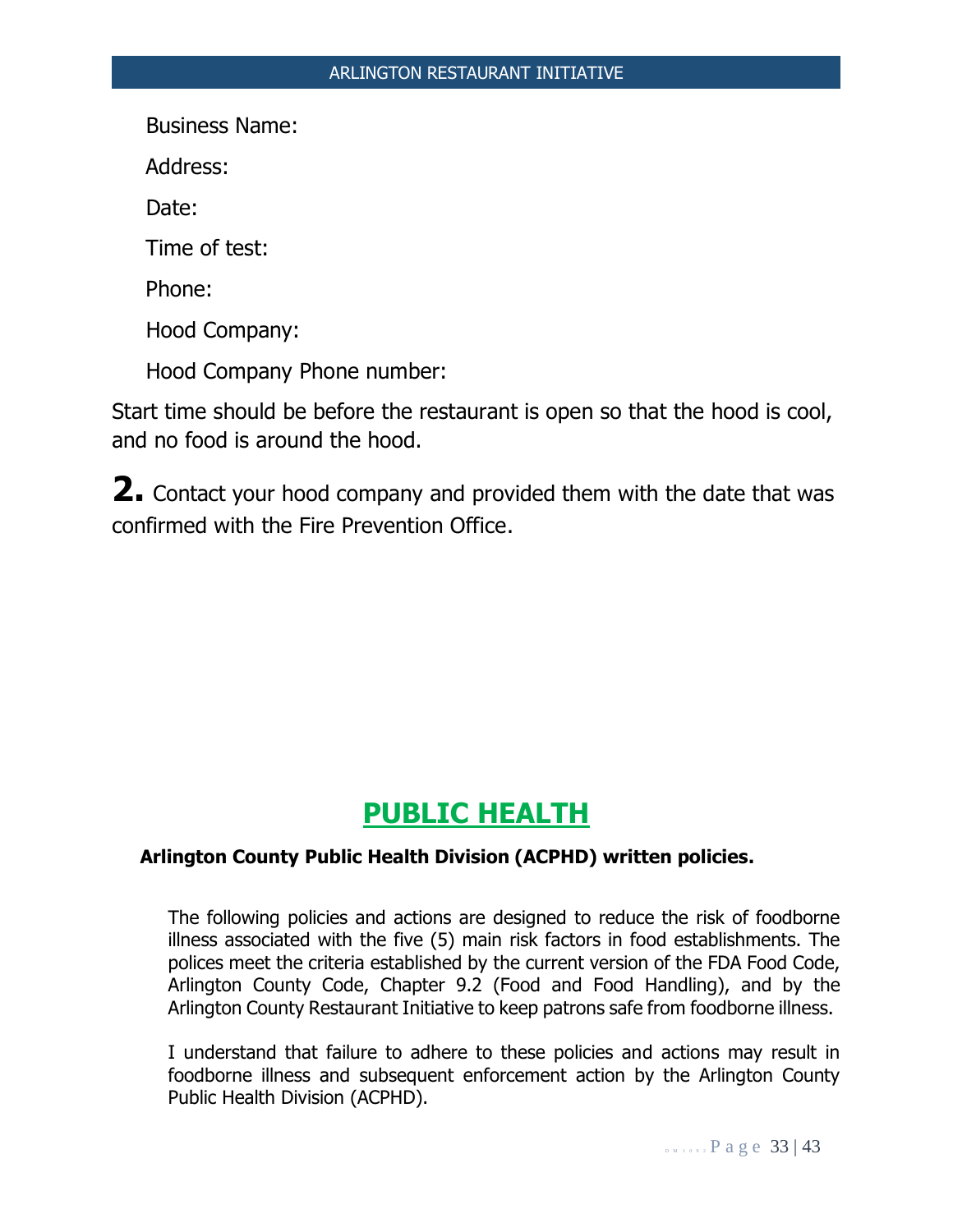The five (5) risk factors that contribute to foodborne illness include:

#### 1. **Contaminated Equipment**

Germs can be transferred from dirty surfaces to food; cleaning and sanitizing surfaces reduces germs.

#### 2. **Inadequate Cooking**

Germs can multiply when foods are not cooked to the right temperatures. Examples of correct cooking temperatures include, but are not limited to:

Poultry - 165°F for 15 sec.

Ground meat - 155°F for 15 sec.

Fish - 145°F for 15 sec.

Pork and beef (steaks and chops) 145°F for 15 sec.

#### 3. **Poor Personal Hygiene**

Employees can transfer germs to food; hand washing and staying home when sick help prevent the spread of germs.

## 4. **Unsafe Food Sources**

Foods not made in approved kitchens are more likely to be unsafe.

#### 5. **Improper Holding Temperatures**

Germs can multiply when foods are not kept at the right temperatures. Keep hot foods at 135°F or higher Keep cold foods at 41°F or lower

## **1) Contaminated Equipment Have a written policy to reduce contaminated equipment.**

#### Importance:

- **Contaminated Equipment** can contribute to Foodborne Illness Outbreaks
- Germs can be transferred from dirty surfaces to food; cleaning and sanitizing surfaces reduces germs. To reduce contaminated equipment, the following policy is in place:

Written Policy

- Develop a written procedure for which equipment should be cleaned and at what frequency including "clean in-place" equipment (such as deli slicers) that should be cleaned every four (4) hours or as needed.
- Develop a checklist of equipment to be cleaned and the frequency of cleaning required; post and adhere to cleaning schedules.
- Develop a written procedure for monitoring sanitizer levels and/or temperatures for dish machines and three compartment sinks.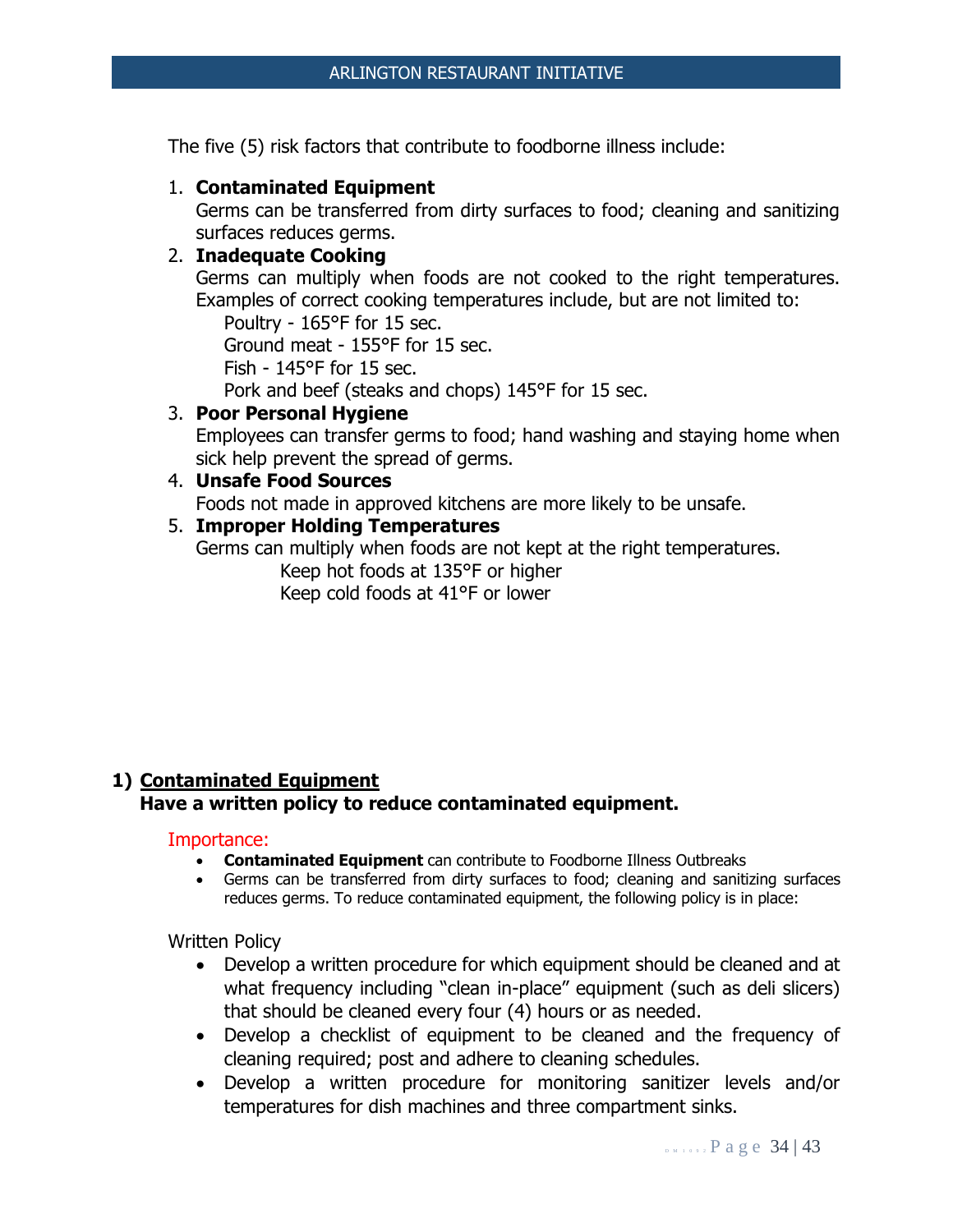• Have a method to test the dish machines and three compartment sink readily available to employees.

Operational Checklist

- Checklist of equipment to be cleaned and the frequency of cleaning required, post and adhere to cleaning schedules.
- Post signage\* demonstrating how employees set up the 3-compartment sink.

Physical Verification

- Attendance logs for training conducted on cleaning and sanitizing equipment when they are hired and at least one-time yearly.
- Sanitation Logs\* documenting all dish machines and three compartment sinks and including sanitizer concentrations/temperatures appropriate to the method used.
- Logs<sup>\*</sup> available documenting that "clean in-place" equipment (such as deli slicers) are cleaned every four (4) hours or as needed.

## **2) Inadequate Cooking Have a written policy regulating how food will be cooked and served.**

Importance:

- **Improper Cooking Temperatures** can contribute to Foodborne Illness Outbreaks
- Germs can multiple when foods are not cooked to the right temperatures.

Written Policy

• Develop a written plan for checking temperatures during cooking.

Operational Checklist

- Post signage\* reminding staff of proper cooking temperatures for raw animal foods.
- Post signage\* demonstrating how employees calibrate thermometers.

Physical Verification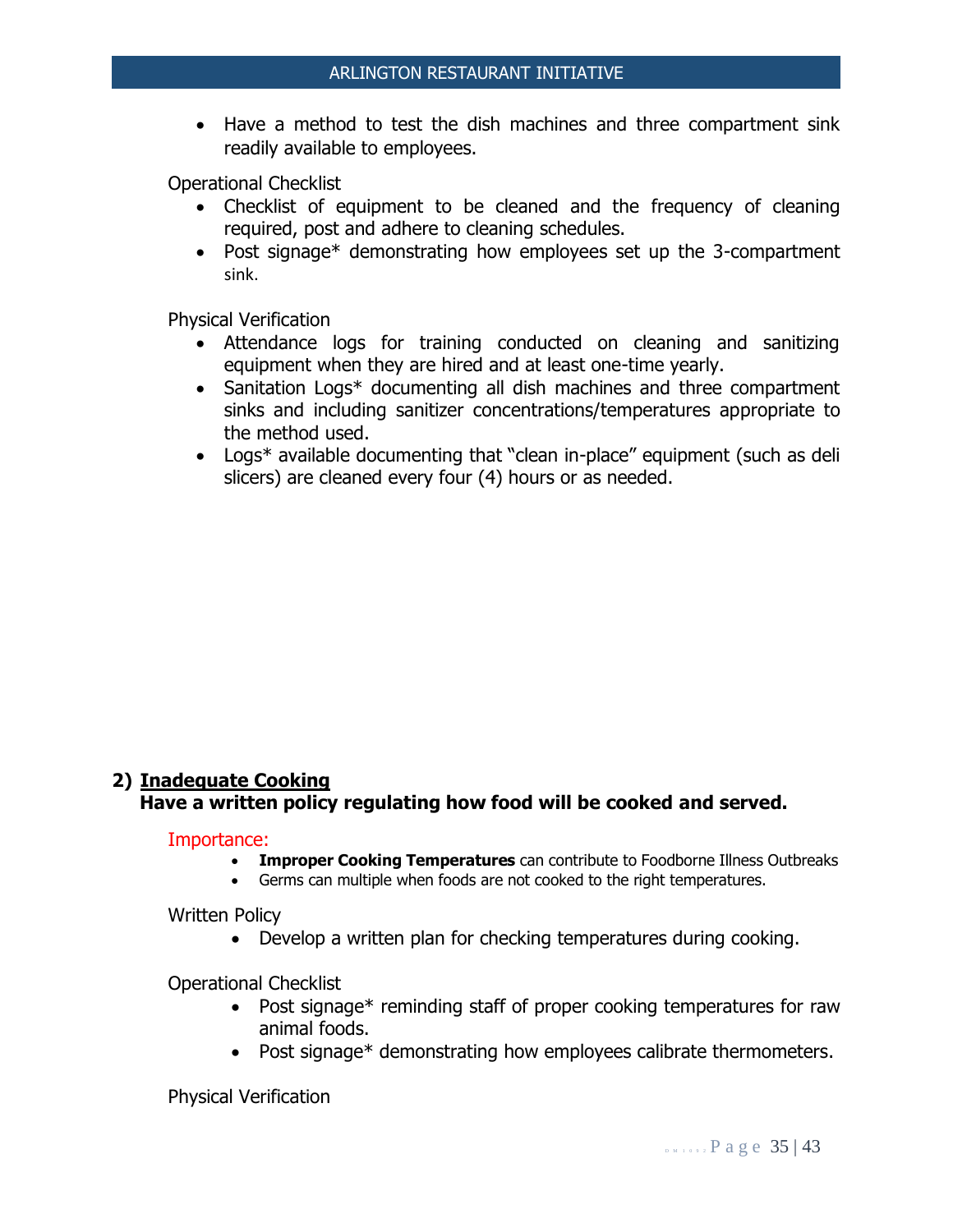• Monitor employees taking temperatures during cooking.

## **3) Poor Personal Hygiene Have a written policy governing employee health and hygiene.**

#### Importance:

- **Poor personal hygiene** can contribute to Foodborne Illness Outbreaks
- Employees can transfer germs from hands to foods eaten by patrons.

Written Policy

- Develop a written plan for and train all staff on signs/symptoms of illness and the "Big 6 Food borne Illnesses" and when to exclude themselves from work. Keep a record of training attendance.
- Develop a written plan for and train all staff on cleaning up diarrheal and vomiting accidents. Keep a record of training attendance.
- Develop a written plan for and train all staff on when and how to use gloves including how often to change them. Keep a record of training attendance.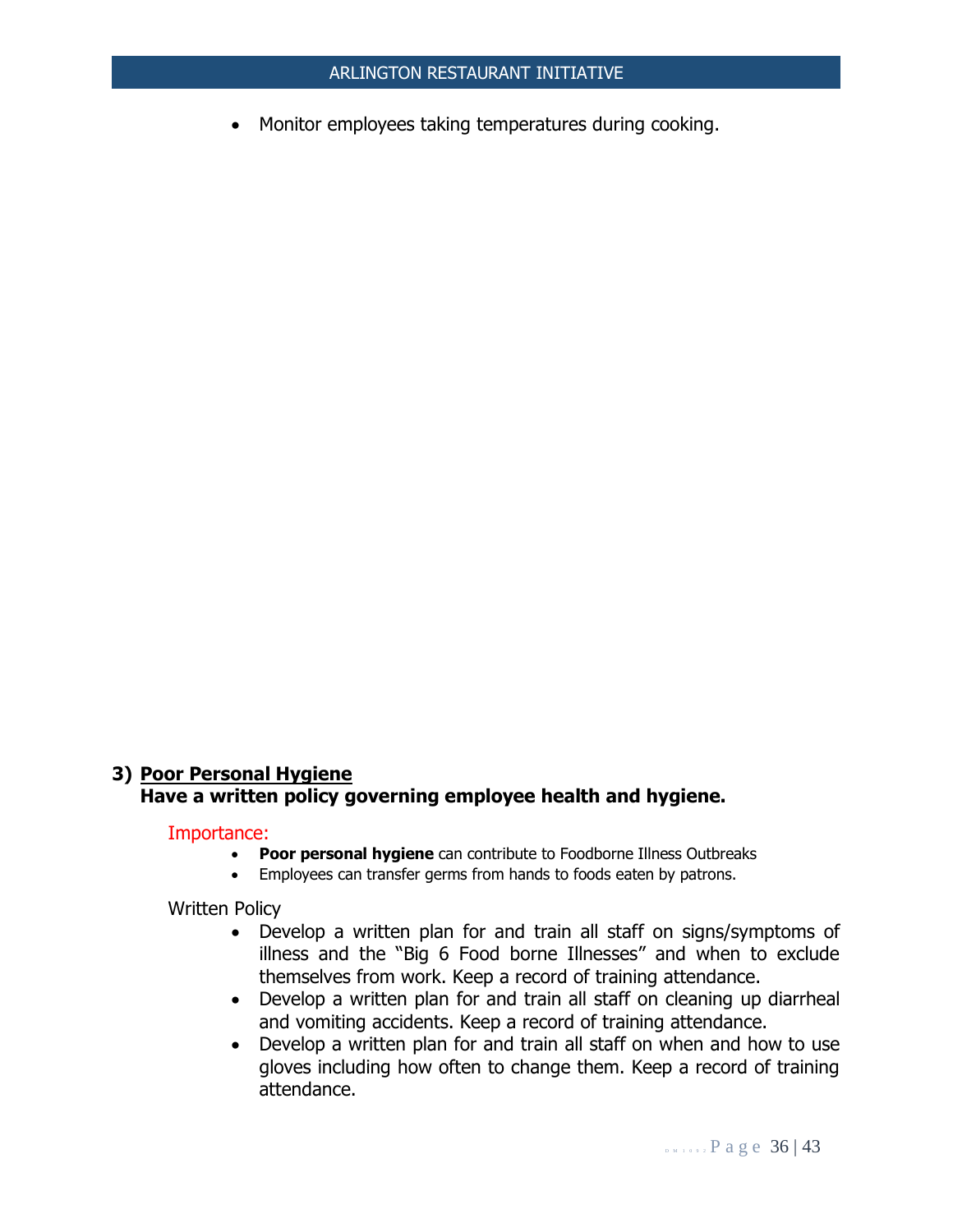Operational Checklist

- Post signage\* to remind employees of how and when to perform handwashing.
- Keep all handwashing sinks easily accessible to employees.
- Provide hand washing supplies including soap, single use paper towels and a garbage container; maintain water at a temperature of 100°F at all sinks.

Physical Verification

- All employees sign the FDA Form 1-B or its equivalent agreeing to stay home when they are ill. Keep this documentation on file for the duration of their employment.
- Provide training for all employees when they are hired and no less than every six (6) months on all elements of employee health. Keep a record of training attendance.
- Attendance log for training conducted on all elements of employee health when they are hired and no less than every 6 months.
- Attendance log for training conducted on cleaning up diarrheal and vomiting accidents.
- Attendance log for training conducted on when and how to use gloves including how often to change them.

## **4) Unsafe Food Sources**

## **Have a written policy requiring all food be from a regulated or commercial facility.**

#### Importance:

- **Unsafe food sources can** contribute to Foodborne Illness Outbreaks
- Foods not made in approved kitchens are more likely to be unsafe.

Written Policy

- Develop a written plan for maintaining records for all food sources.
- Do not use foods prepared in non-commercial kitchens.

Operational Checklist

• N/A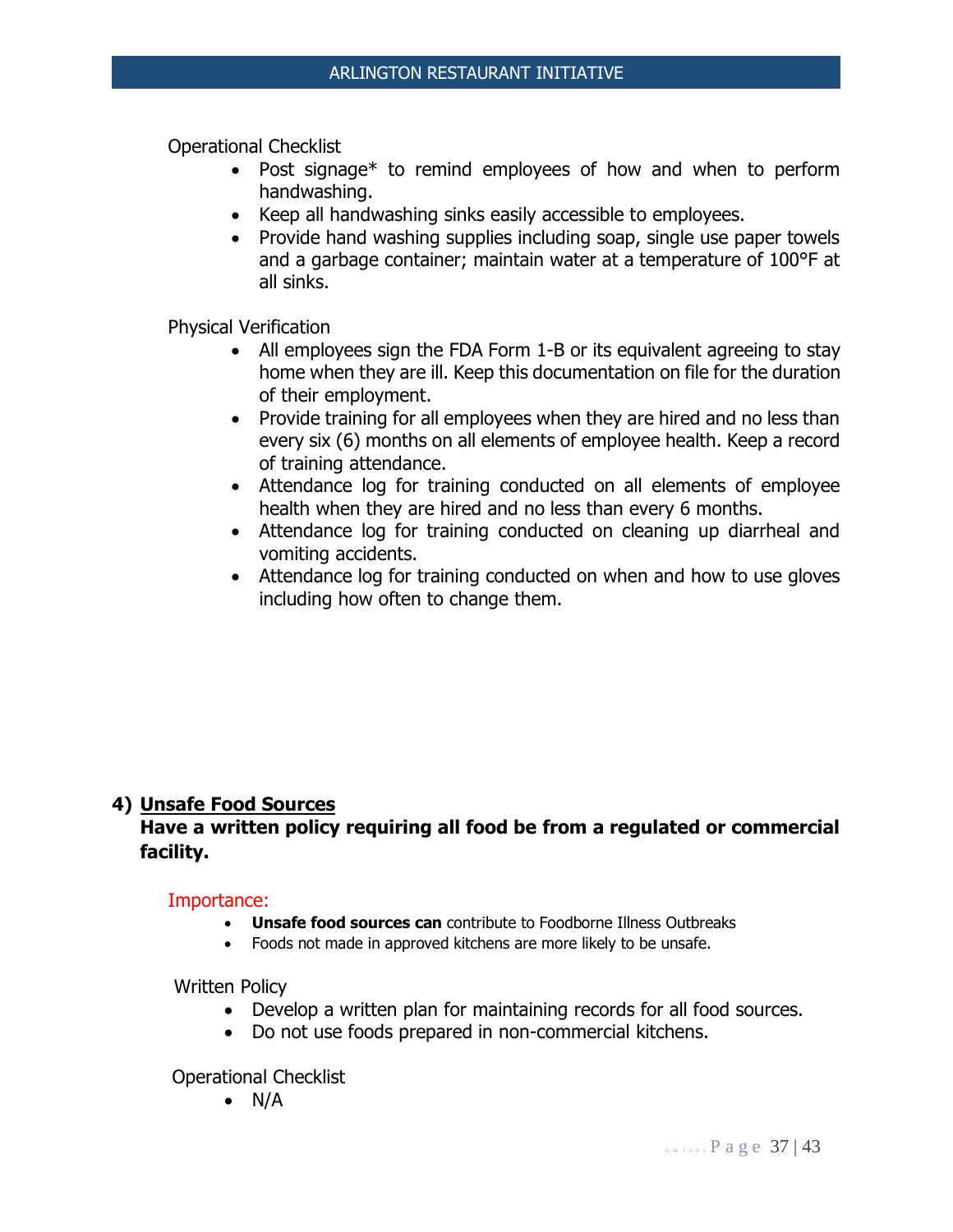Physical Verification

- Maintain records for all food sources. These include but are not limited to the following:
	- Invoices available for a minimum of 30 days.
	- Parasite destruction letters from current distributors/suppliers maintained for 90 days.
	- Shell stock tags maintained for 90 days.

## **5) Improper Holding Temperatures Have a written policy to reduce improper holding temperatures.**

#### Importance:

• **Improper holding temperatures** can contribute to Foodborne Illness Outbreaks

Written Policy

- Provide training to employees upon hire and at least every six (6) months on measuring the temperature of foods, including:
	- Using the right thermometer for the job.
	- Cleaning and sanitizing thermometers with special attention to foods containing allergens.
	- Calibrating the thermometer.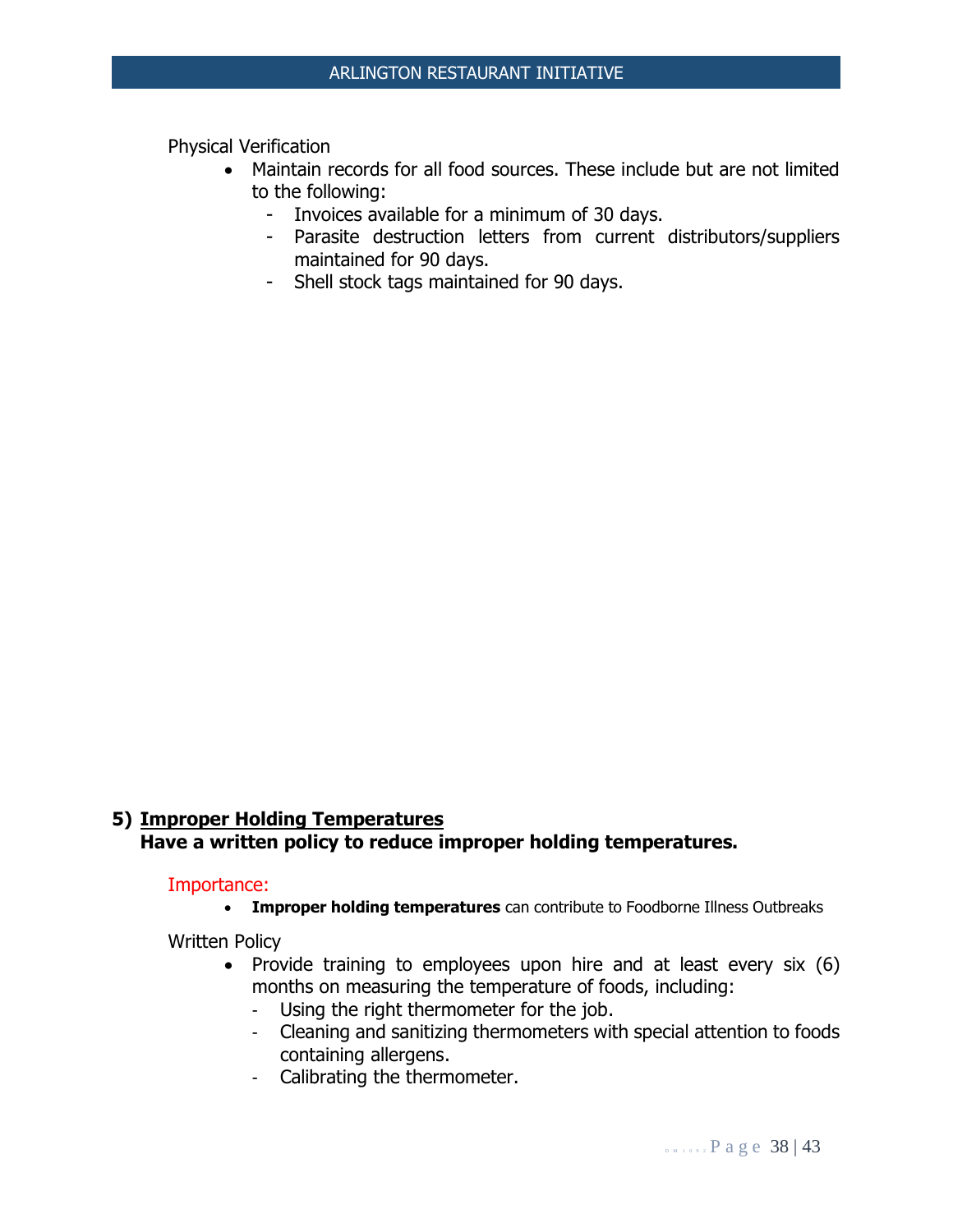Operational Checklist

- Keep a record of training attendance.
- Have thermometers available for use.

Physical Verification

- Assure that temperatures are taken at the minimum frequencies; keep the following temperature logs\*:
- Hot holding  $(\geq 135^{\circ}F)$  at least two (2) food items twice daily.
- Cold holding  $(≤41°F) at least two (2) food items twice daily.$
- Cooling dependent on the menu; record temperatures on ALL foods cooled.
- Refrigerators each refrigeration unit at least twice daily.

\*Sample logs, posters, and signage will be provided by ARI

## **ZONING**

#### **Arlington County Zoning Office written policies.**

- **For Use and Non-Use Permit/Site Plan Businesses**
- Obtain a Certificate of Occupancy prior to opening or if there is a change of ownership.
- For outdoor seating, obtain a separate Certificate of Occupancy for the outdoor seating.
- For indoor seating, maintain the number of seats as stated in your approved seating chart at the time of Certificate of Occupancy Inspection.
- For outdoor seating, maintain proper 6-foot minimum walkway for pedestrian traffic between seats/barrier and the closest structure or curb (i.e. tree pit, street sign, curb line, etc.) **Note: The pedestrian walkway size may increase based on condition language.**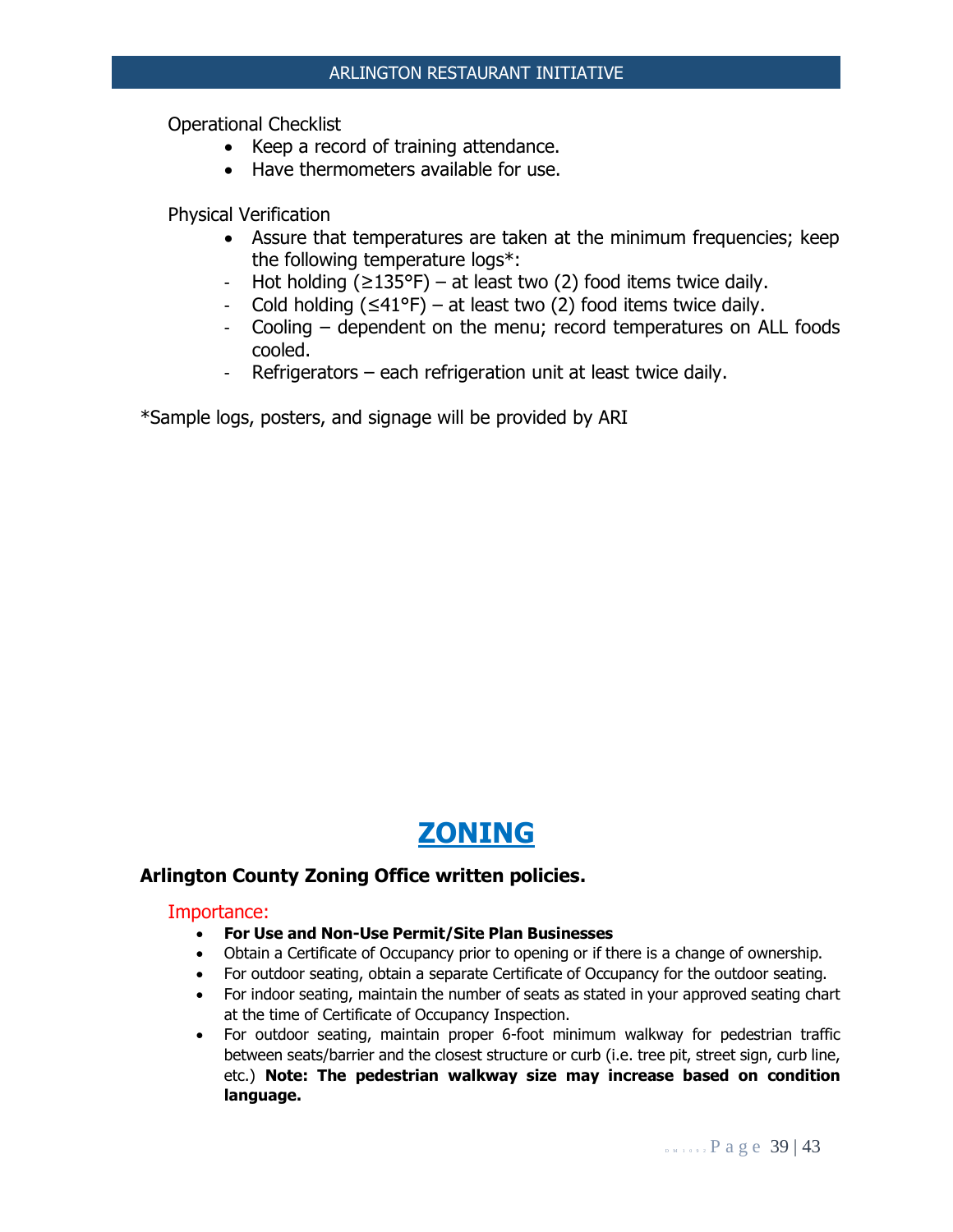- For outdoor seating, maintain the seat count and configuration as approved with the Certificate of Occupancy.
- Adhere to all conditions of the approved Use Permit and/or Site Plan.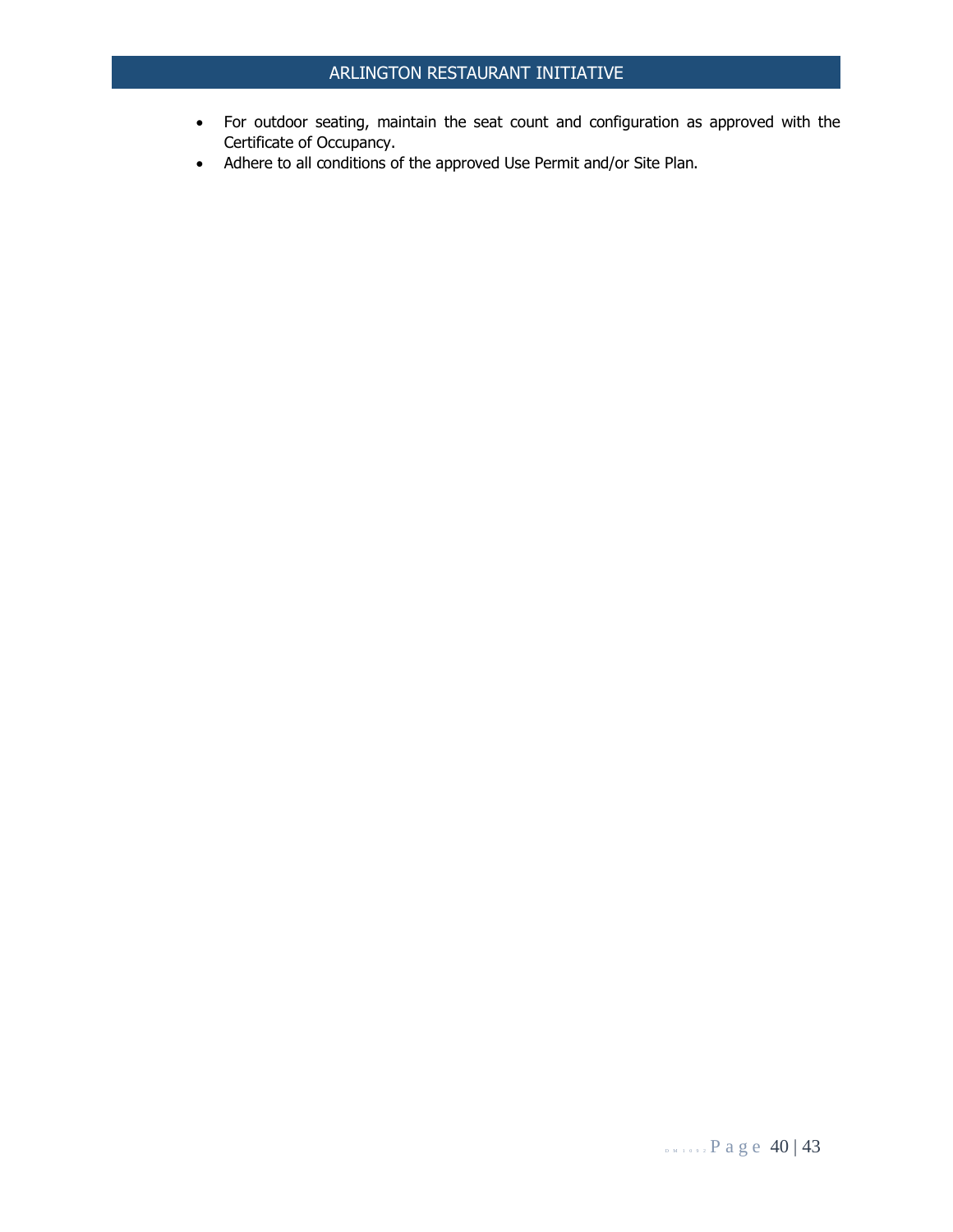## **Sample Incident Report**

# **INCIDENT REPORT**

Type of

Incident:\_\_\_\_\_\_\_\_\_\_\_\_\_\_\_\_\_\_\_\_\_\_\_\_\_\_\_\_\_\_\_\_\_\_\_\_\_\_\_\_\_\_\_\_\_\_\_\_\_\_\_\_\_\_\_\_\_\_\_\_\_\_\_\_\_\_\_\_\_

| Date of Incident |     | Employees |  |
|------------------|-----|-----------|--|
| Time of Incident |     |           |  |
| <b>Injuries</b>  | Y/N | Manager   |  |

#### **Describe Circumstances:**

#### **(To be completed for EVERY incident or whenever Police or Fire are called)**

| Insurance Company Contacted Y/N?                                                                                                 |  |  |  |  |
|----------------------------------------------------------------------------------------------------------------------------------|--|--|--|--|
|                                                                                                                                  |  |  |  |  |
|                                                                                                                                  |  |  |  |  |
|                                                                                                                                  |  |  |  |  |
|                                                                                                                                  |  |  |  |  |
|                                                                                                                                  |  |  |  |  |
|                                                                                                                                  |  |  |  |  |
| Insurance Contact Person: Claim #: Claim #: Phone: Phone:<br>Police Report Filed Y/N?<br>Security Cameras Y/N?<br>Witnesses Y/N? |  |  |  |  |

 $D_{M+0}$ , Page 41 | 43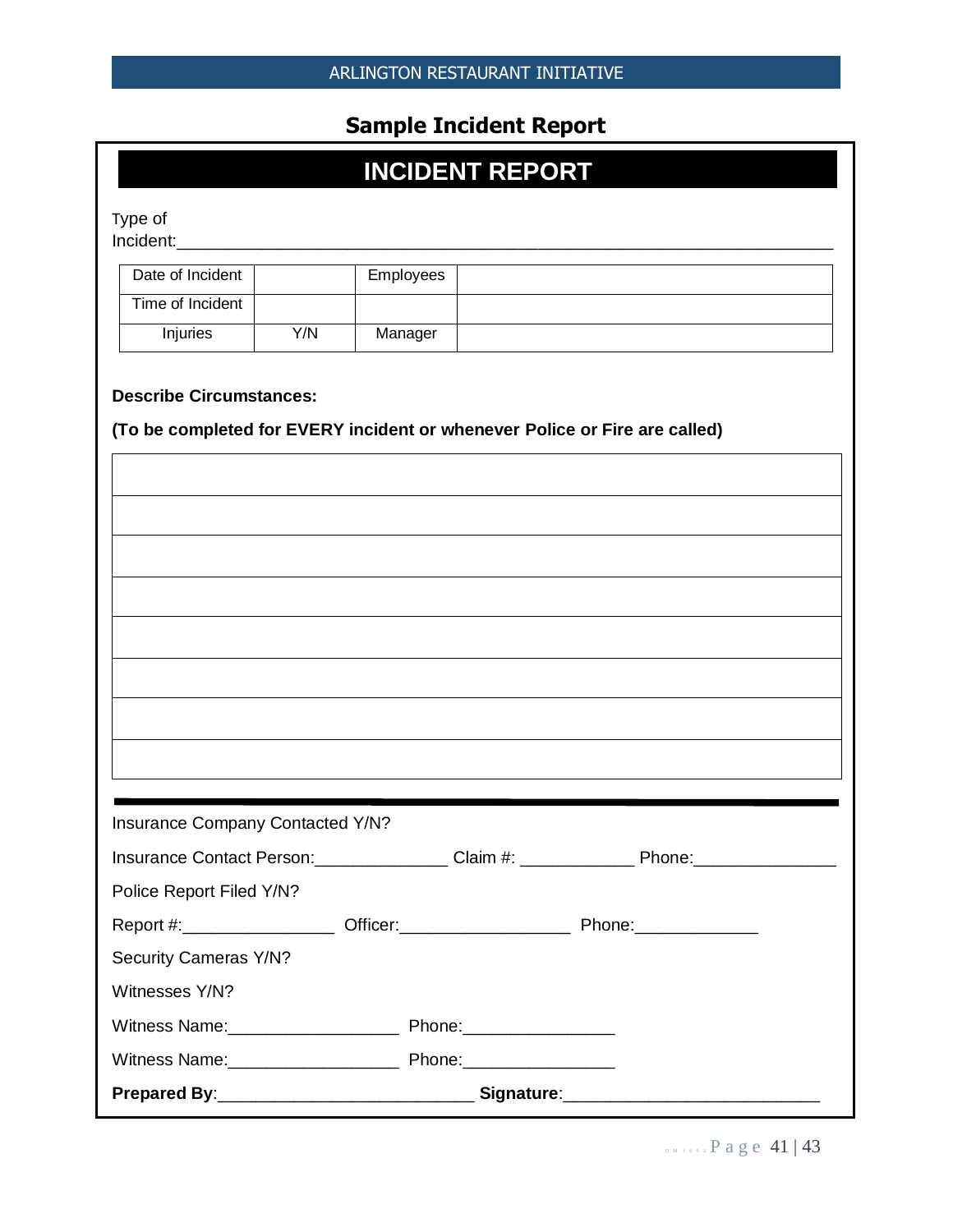

**ARLINGTON RESTAURANT INITIATIVE** 

## **REDUCE ALCOHOL RELATED HARM**

## **Security/Door Staff:**

- Detect fake identifications and alert Police
- Do not allow intoxicated people inside
- Patron and staff safety is a priority
- Maintain occupancy limits & egress

#### **Bartenders/Servers:**

- Monitor Patron Behavioral Cues:
	- Judgment - Reactions
	- Coordination Inhibitions
- Don't allow patrons to become overly intoxicated

## **Owners/Management:**

- Intervene early by calling the Police to assist your staff
- Support staff by promoting responsible alcohol service
- Document incidents that occur on the premises
- Understand County noise ordinance and your use permits

#### **Bar Bystander Intervention Tips**

- Alcohol is the #1 drug used to facilitate rape-keep your patrons safe by not overserving
- If you see a patron who appears to be in a difficult situation, check in with them









**Emergencies Call: 911** 

Non-Emergencies Call: 703-558-2222







 $D$  M 1 0 9 2 P a g e 42 | 43